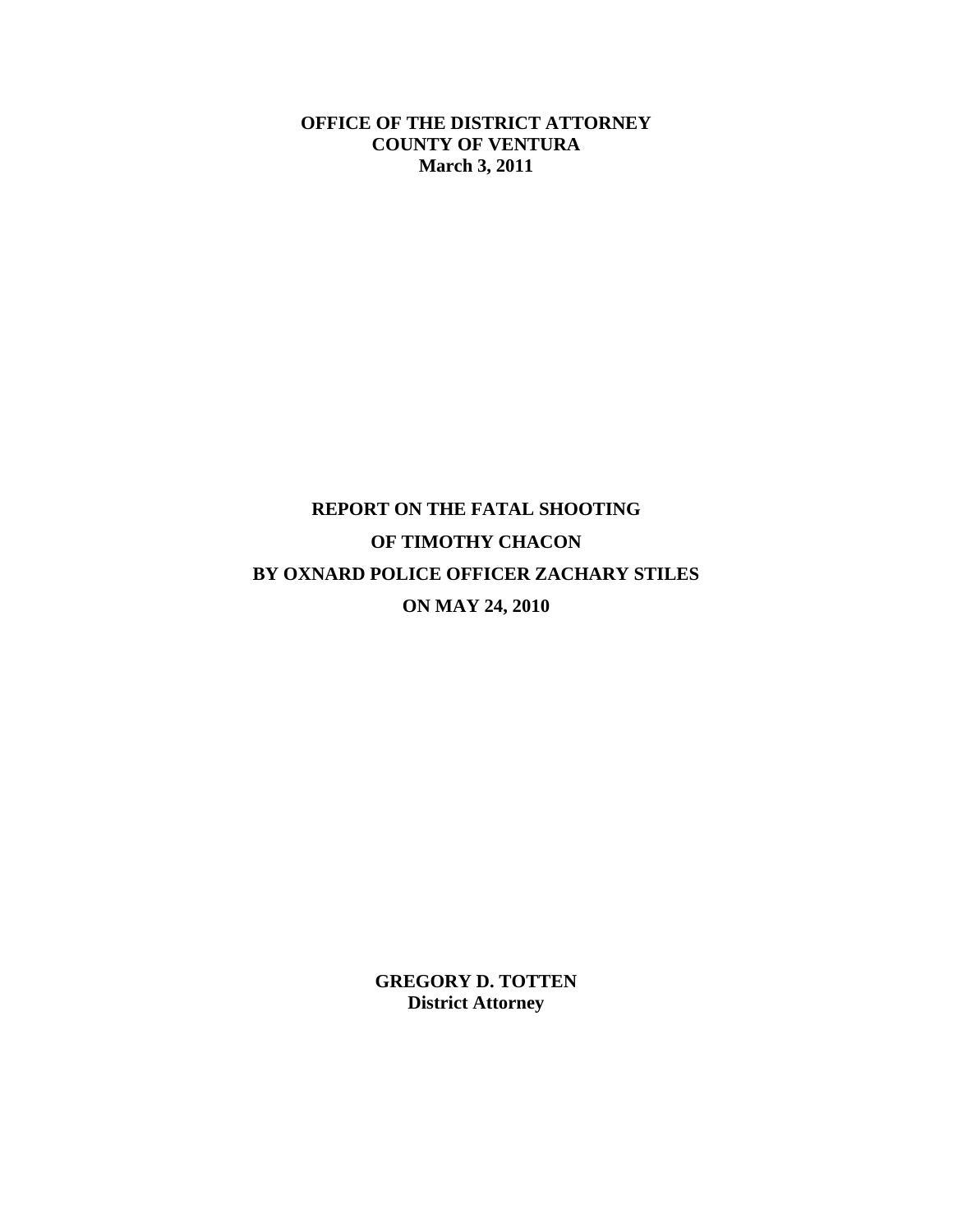## **TABLE OF CONTENTS**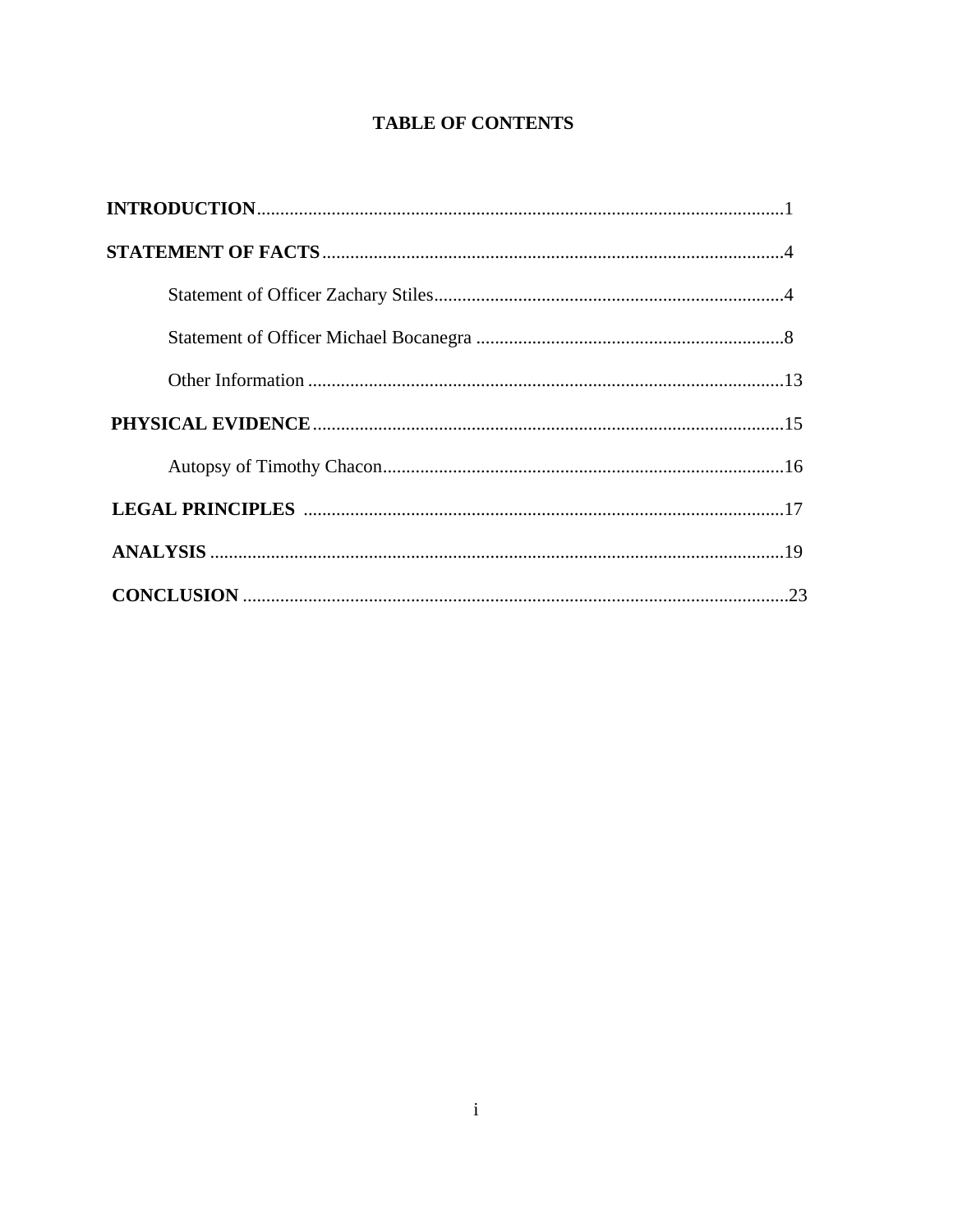#### **INTRODUCTION**

On May 24, 2010, at approximately 5:09 a.m., Oxnard Police Department received a call of a commercial burglary alarm at a store called the Pro-Shop located at 3481 West Fifth Street, Suite 120, in Oxnard. The Pro-Shop is a vehicle customization business and it had been burglarized on several prior occasions. In addition, there had been several other recent burglaries at other businesses in the area. Officers Michael Bocanegra and Zachary Stiles responded to the call. The two officers arrived at the scene simultaneously. Officer Stiles went to the back of the building and confirmed that the rear access points were secure. Officer Bocanegra remained in the front of the business where he noticed that one of the small windows on the front of the shop had been broken. He relayed this information to Officer Stiles who maintained his position at the rear of the business. Officer Bocanegra radioed for backup so that a search of the building could be done.

While he was standing behind the business, Officer Stiles heard noises coming from inside the business that were consistent with someone attempting to open the rear door. Suddenly the rear door to the business opened. Officer Stiles observed a male subject in the doorway with a bandana-type object covering his face. Officer Stiles illuminated the subject with his flashlight and pointed his handgun at the suspect. He identified himself as a police officer and began to direct commands at him. The suspect did not comply and returned inside the business. Officer Stiles radioed this information to Officer Bocanegra. Officer Bocanegra looked inside the shop and saw a male subject, later identified as Timothy Chacon (DOB 2/4/79), running inside the business towards the front entrance area. Officer Bocanegra turned on his flashlight, pointed his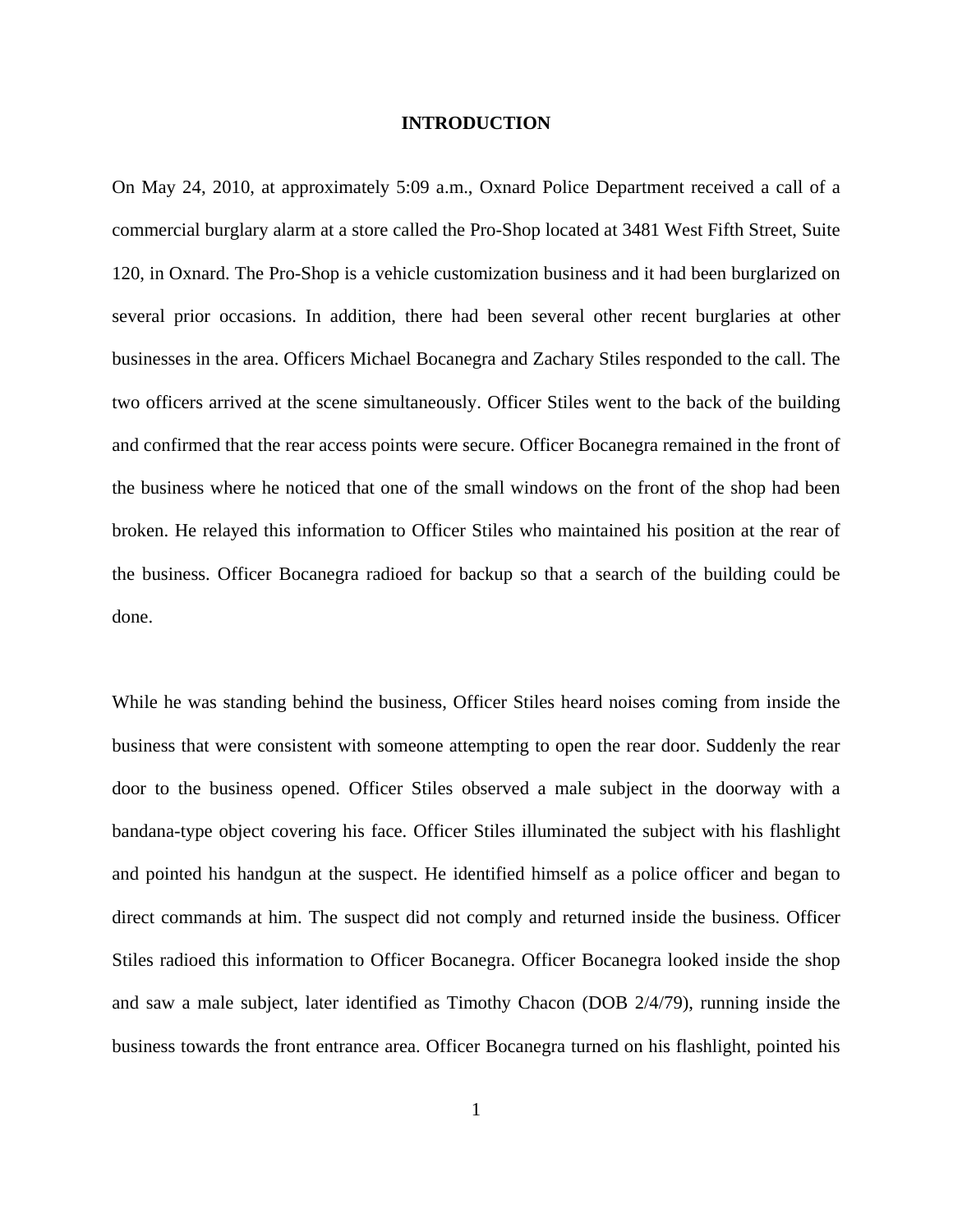firearm at the suspect, and ordered him not to move. The suspect appeared startled and fled back towards the rear of the business. Officer Bocanegra could not see the subject's hands; thus, he could not tell whether he was armed.

Officer Stiles changed his position so that the suspect would not know where he was, and a short time later the door opened a second time. Again the suspect looked out of the door and was illuminated by Officer Stiles' flashlight. Officer Stiles once again identified himself as a police officer and directed him to stop. The suspect again had his face covered by a cloth object. Once again the suspect failed to comply with the instructions being given to him. He returned to inside the business and closed the door again. Once again Officer Stiles changed positions. The door opened a third time and Officer Stiles noticed that the suspect no longer had the cloth covering his face. The suspect peeked out the door but then closed the door again and stayed inside. Officer Stiles once again repositioned himself, and then moments later, the suspect opened the door rapidly and charged towards Officer Stiles. Officer Stiles did not know if the suspect was armed and he feared for his safety. He shot at the suspect one time and hit him in the upper right chest. Chacon immediately fell to the ground where he lay prone. Officer Bocanegra heard the shot being fired and ran to the rear of the business to assist Officer Stiles. Officer Stiles told the Oxnard police dispatcher that shots had been fired and that an ambulance was needed.

Officer Bocanegra arrived at the rear of the business where he saw Chacon lying prone. He waited for the arrival of the other officers. He and the other officers checked the business for other subjects and found no one else in the building. Oxnard Fire Department and ambulance personnel arrived and Chacon was pronounced deceased at approximately 5:35 a.m.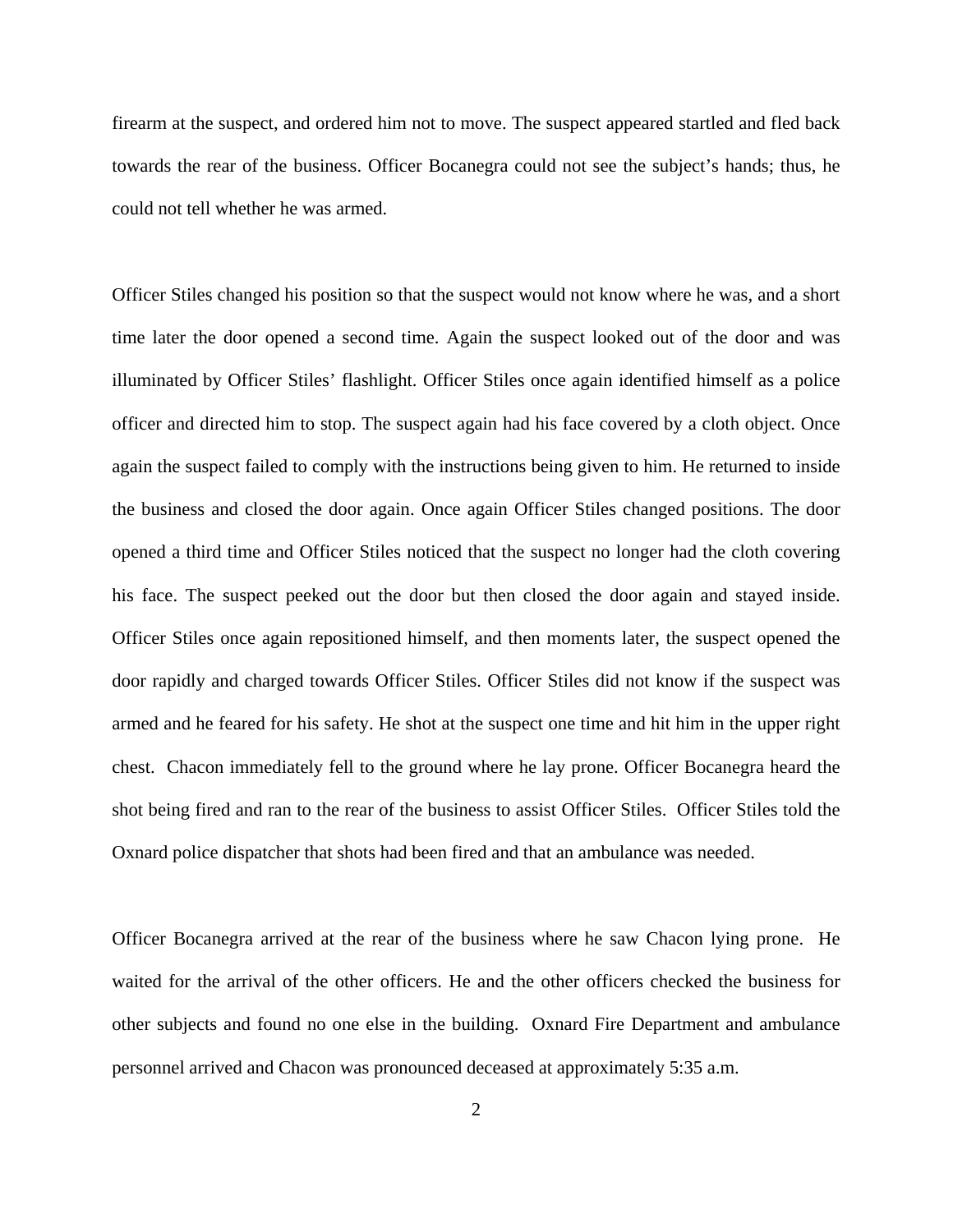Dr. Janice Frank, Assistant Medical Examiner for Ventura County, did the autopsy on Chacon. She found that he died from a single gunshot wound to the chest. An analysis of a blood sample taken during the autopsy showed the presence of methamphetamine, benzodiazepines and cannabinoids.

The District Attorney's Office has a 24-hour on-call officer-involved shooting team available to all Ventura County law enforcement agencies to assist in the investigation of officer-involved shootings. Oxnard Police Department notified District Attorney Chief Investigator Rob Briner. Chief Briner assigned District Attorney Investigators Robert Coughlin and Thomas Rigali to respond to the scene to consult with investigating officers. Senior Deputy District Attorney Stacy Ratner (who authored this report) also responded to the shooting scene and consulted with the investigating officers.

The Oxnard Police Department conducted a detailed investigation of the shooting, which included interviewing witnesses, collecting physical evidence, photographing the area of the shooting, and conducting interviews with the involved officers, Michael Bocanegra and Zachary Stiles. The Oxnard Police Department investigation reports were then submitted to the District Attorney's Office for a determination of whether the shooting of Timothy Chacon was justified, and if not, whether criminal charges should be filed. The scope of the District Attorney's review was limited to those issues.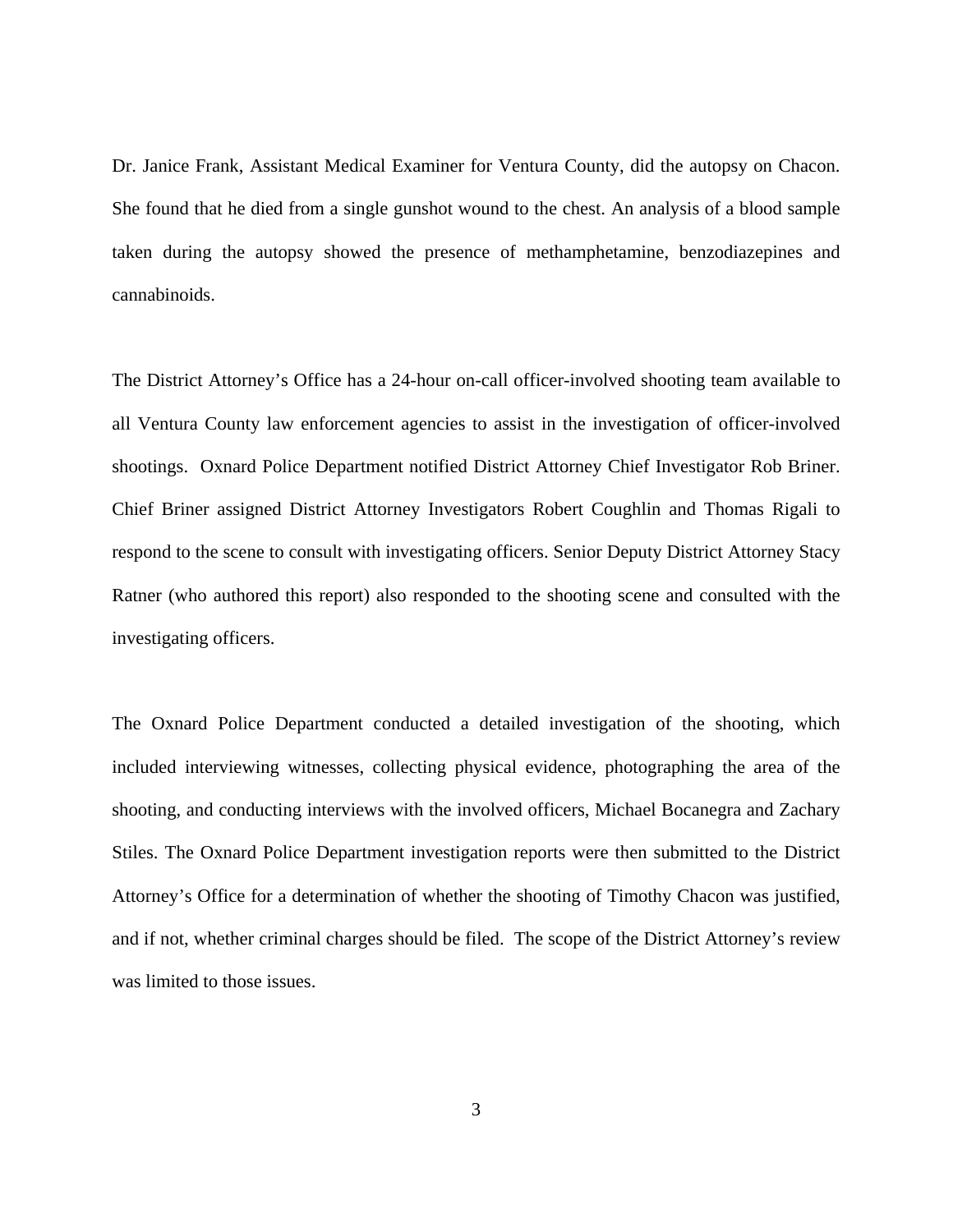The District Attorney's review included studying over 500 pages of reports, documents, interviews of police and civilian witnesses, diagrams, photographs, audio recordings, records of radio transmissions, and visits to the scene of the shooting.

After a complete review of all of the evidence, it is the conclusion of the District Attorney that Officer Zachary Stiles acted lawfully when he shot Timothy Chacon, and Chacon's resulting death was a justifiable homicide.

#### **STATEMENT OF FACTS**

The District Attorney's review of the facts indicates the following:

#### Statement of Officer Zachary Stiles

Officer Stiles began his work shift on Sunday, May 23, 2010, at approximately 6:00 p.m. He was functioning as a one-person patrol unit and had been assigned to patrol a beat in the south part of Oxnard. Prior to being dispatched to the alarm call at 3481 West Fifth Street, the evening had been uneventful.

He and Officer Bocanegra were in the area of Third Street and Oxnard Boulevard when they were dispatched to an audible alarm call at the Pro-Shop business. Officer Bocanegra was also functioning as a one-person patrol unit. Officer Stiles drove westbound on Fifth Street and he noticed Officer Bocanegra was directly behind him as he passed through the intersection of Fifth Street and Ventura Road.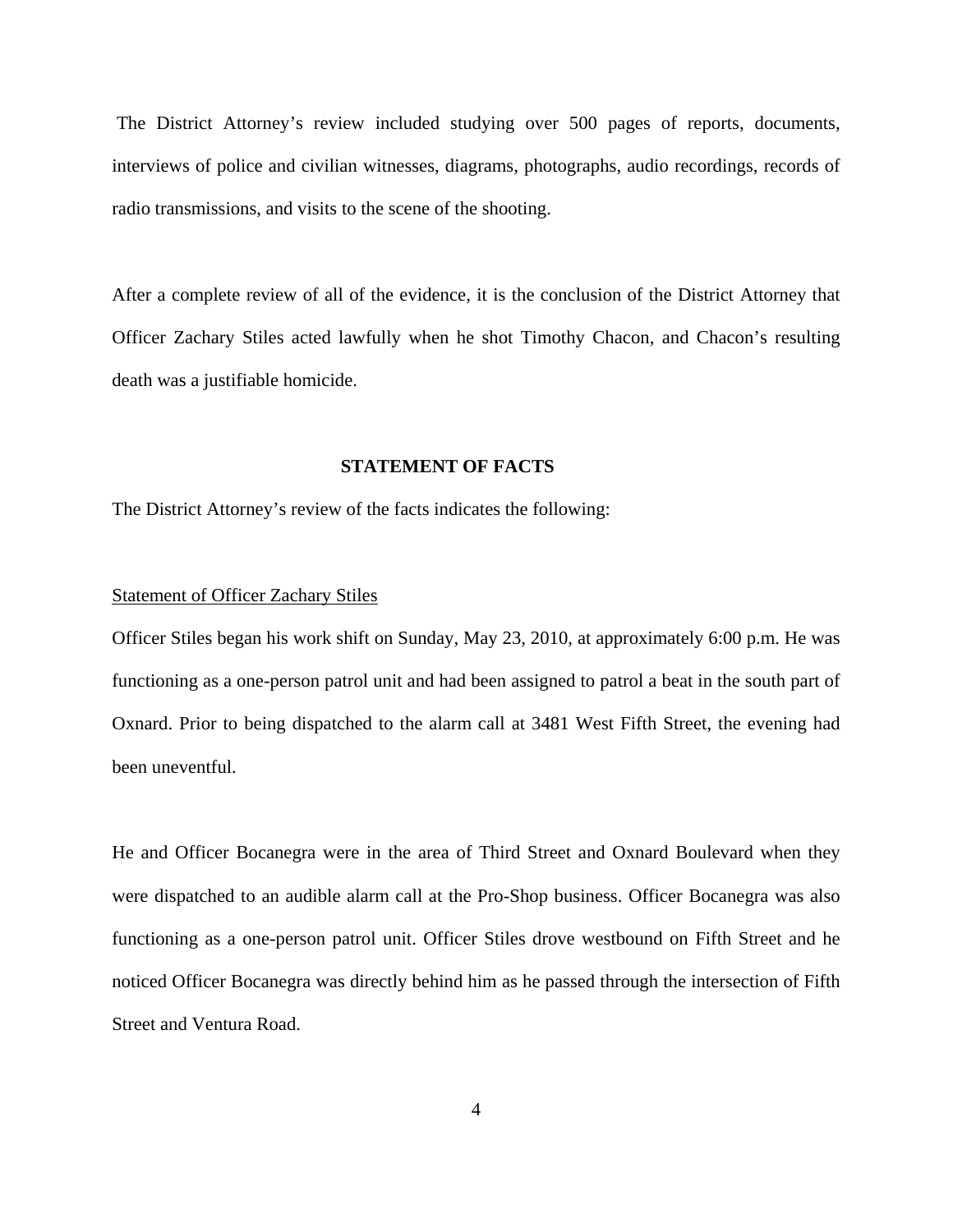Officers Stiles and Officer Bocanegra arrived simultaneously at the parking lot of the business. Officer Stiles followed Officer Bocanegra's lead as he appeared to be more familiar with the area. Officer Bocanegra stopped his vehicle in the parking lot east of the Pro-Shop business and Officer Stiles parked his vehicle near the southwest corner of the building, just west of the business.

Officer Stiles walked to the rear of the business, which was on the north side of the building, leaving his police vehicle near the southwest corner of the building. Officer Stiles checked the rear door of the business and found it to be locked. Officer Bocanegra then told Officer Stiles that he had located a broken window at the front of the business. Officer Stiles had not yet removed his service weapon from its holster.

While waiting for other officers to arrive, Officer Stiles heard noises from inside the business while standing near the roll-up garage door of the business. He became concerned about the lack of cover in the area. Officer Stiles took a position west of the rear door of the business at a point he estimated to be between five and ten yards away from the hinges of that door.

While standing along the wall and west of the door, he saw the door open. Officer Stiles removed his service weapon from his holster and pointed it and his lighted flashlight towards the door. Officer Stiles saw a male, later identified as Timothy Chacon, wearing what he described as a handkerchief around his face, start to exit the business. Officer Stiles said, "Oxnard Police Department. Let me see your fucking hands." Officer Stiles made eye contact with Chacon who immediately retreated back into the business and closed the door. Officer Stiles again ordered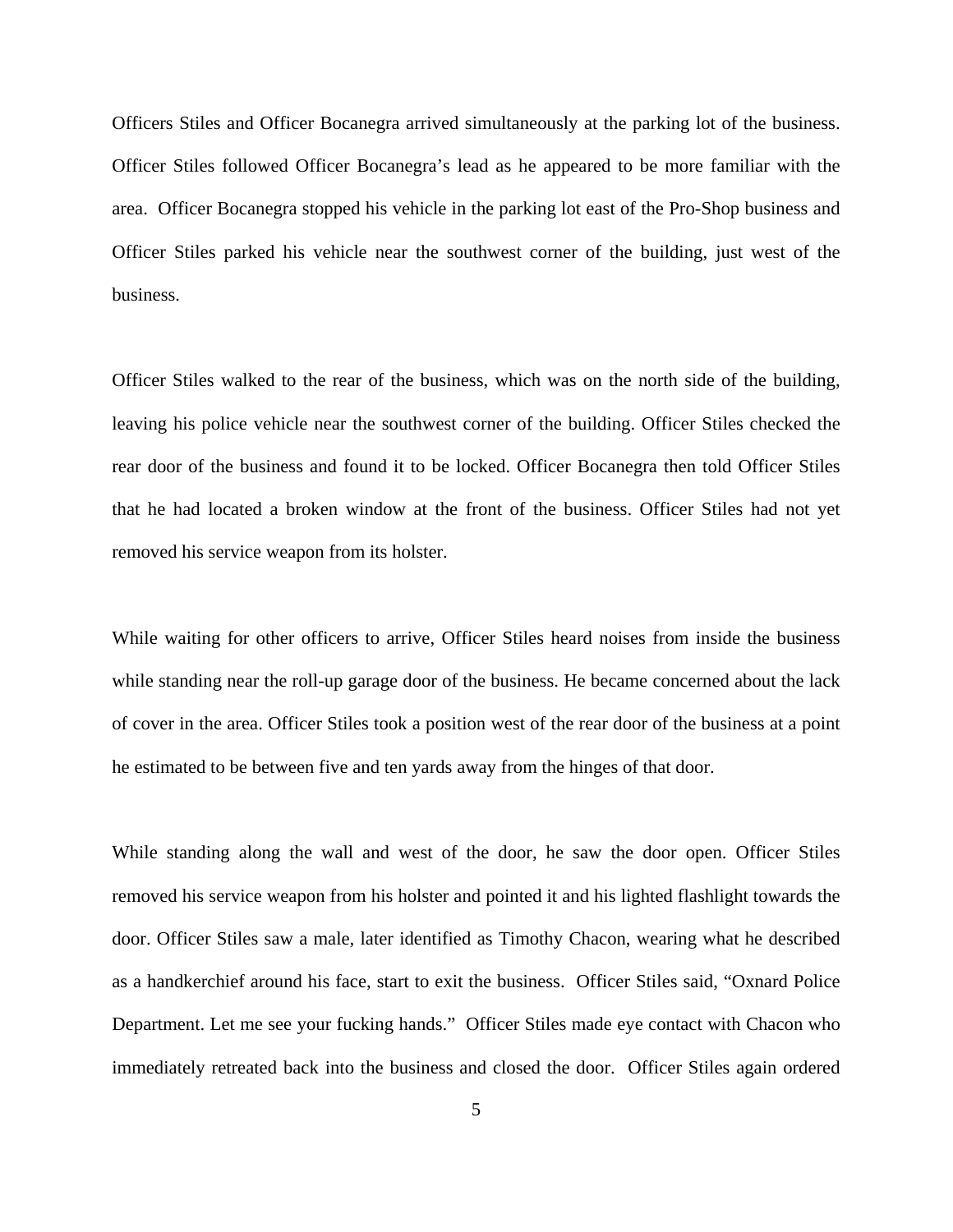the male to come out of the business with his hands up. Chacon failed to comply with Officer Stiles' orders. Officer Stiles did not know if there was more than one person in the business. Officer Stiles was positive that Chacon had made eye contact with him prior to retreating back in the business and locking the door. Officer Stiles notified Officer Bocanegra about the person in the business.

Officer Stiles moved to a position east of the door after the male had retreated back into the business and closed the door. He changed his position so that he could maintain an advantage over Chacon who would not immediately know where he was standing when the door opened again. Officer Stiles did this because he had no available cover and was trying to protect himself in case Chacon had a gun and was going to shoot at him. A short amount of time passed and Chacon again opened the door. Officer Stiles again ordered him to come out of the building with his hands up. Chacon again failed to comply with Officer Stiles' orders and closed the door after retreating back into the building. Officer Stiles saw that Chacon was still wearing what he believed to be bandana around his face.

Officer Stiles moved a third time to a different position. Chacon opened the door a third time and Officer Stiles saw that Chacon was no longer wearing the bandana on his face. Officer Stiles again ordered Chacon to slowly come out of the building and show him his hands. Chacon again retreated and closed the door.

Officer Stiles moved again and thought he was approximately 10 yards north and east of the pedestrian door when the door opened a fourth time. This distance was later determined to be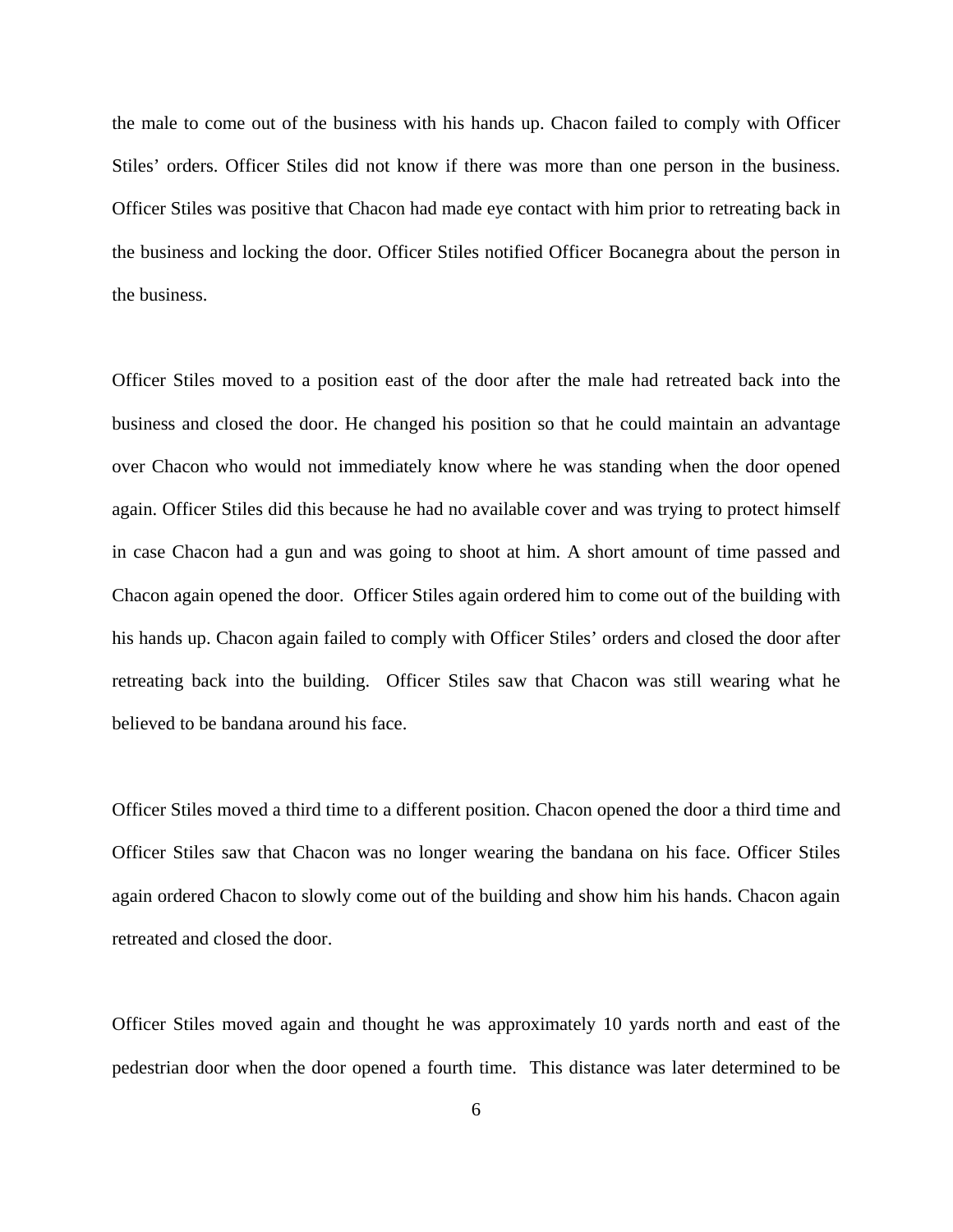approximately 10 feet north and east of the door. Officer Stiles saw Chacon as the door opened rapidly and he immediately ordered Chacon to come out of the building slowly and show his hands. Instead of complying with the officer's orders, Chacon charged and ran at the officer. Officer Stiles told investigators, "The door flies open and he comes running at me." Stiles fired his weapon one time at Chacon as he was advancing on Officer Stiles.

Officer Stiles knew that Chacon was aware that he was just outside the door. Officer Stiles said he never had the opportunity to see Chacon's hands and did not know if he was armed with a weapon. Officer Stiles only knew that Chacon was charging towards him. Officer Stiles had given instructions to Chacon on several occasions and besides failing to comply with those orders, Chacon did the opposite of what he had been told to do. He believed that Chacon knew that he had his weapon pointed at him because every time he peeked out the door, Officer Stiles was pointing the gun at him. Officer Stiles did not know if Chacon was going to get his service weapon or was going to hurt him. All he knew was that Chacon was charging directly at him, and he felt like his life was in danger.

Officer Stiles said that Chacon could have run out the door in a westerly direction without running directly at him. That is one of the reasons he believed Chacon was trying to attack him. Officer Stiles described Chacon's charging movement as a "full sprint."

Officer Stiles immediately notified the Oxnard police dispatcher that gunshots had been fired and that Chacon had been shot. Officer Stiles stated that he was close to Chacon when the shot had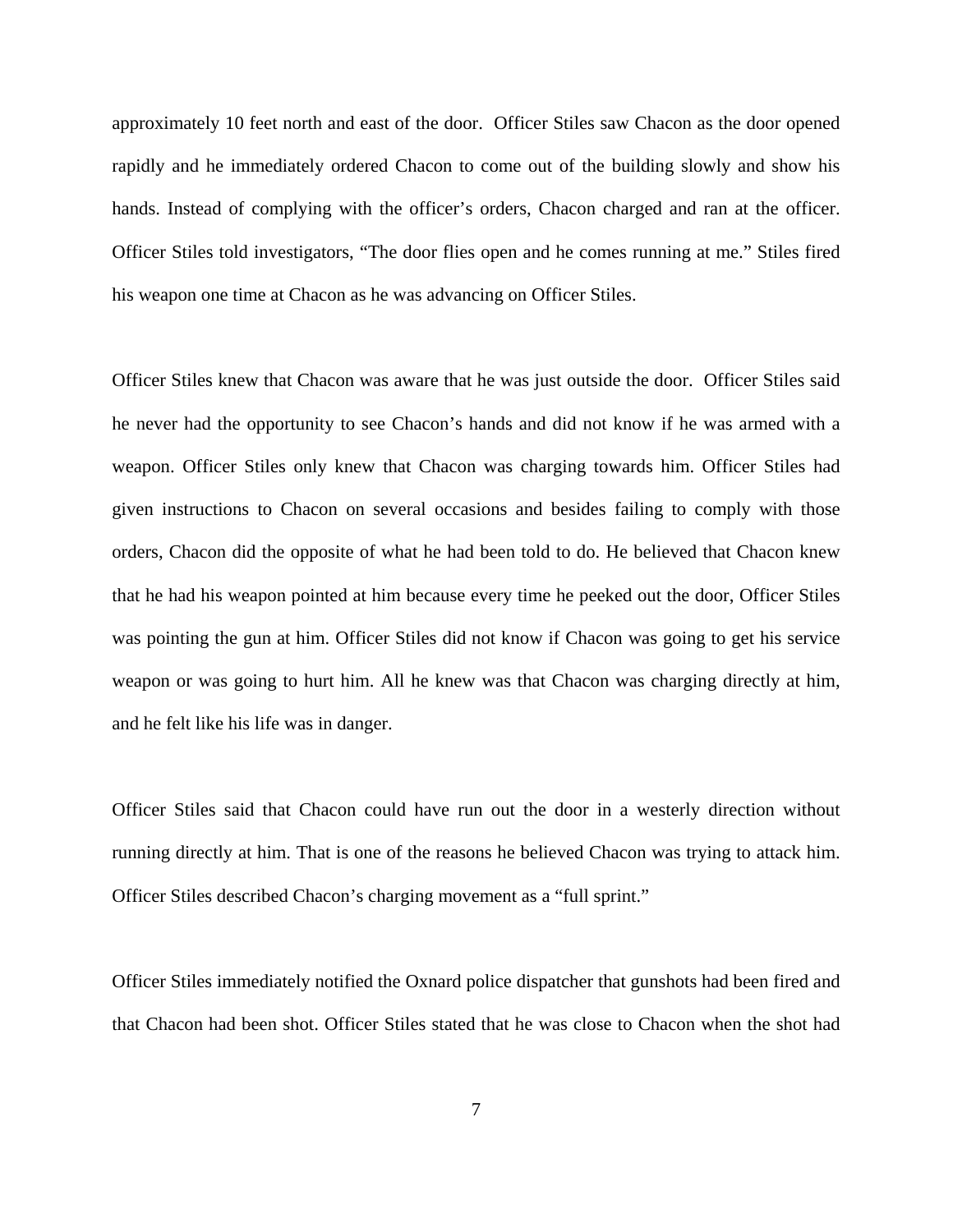been fired. He estimated that he and Chacon were within a couple of feet of each other when the shot was fired.

Officer Stiles could not recall if the security lighting at the rear of the business was properly working at the time of the service call and the shooting. He could not recall if the alarm was still sounding when he and Officer Bocanegra arrived at the business, or if it rang intermittently while they were at the business. Officer Stiles did recall that the alarm sounded after one of the times Chacon had opened the door.

Officer Stiles told the investigators he remained with Chacon after the other officers arrived to assist him. Officer Stiles never handcuffed Chacon and did not recall seeing any of the other officers placing handcuffs on Chacon. Officer Stiles stood by while he waited for medical personnel.

Officer Stiles was asked why he had only fired his service weapon once. Officer Stiles said, "He dropped. He was on top of me. I maneuvered a bit and he went down." Stiles said he had no doubt that if he had not shot Chacon, he would have been involved in a physical altercation with him.

#### Statement of Officer Michael Bocanegra

Officer Bocanegra was working the morning shift on May 24, 2010. He was dispatched to a call of an audible burglary alarm at 3481 West Fifth Street to a business called Pro-Shop. He and Officer Stiles arrived at the same time. Officer Bocanegra pulled into the first driveway east of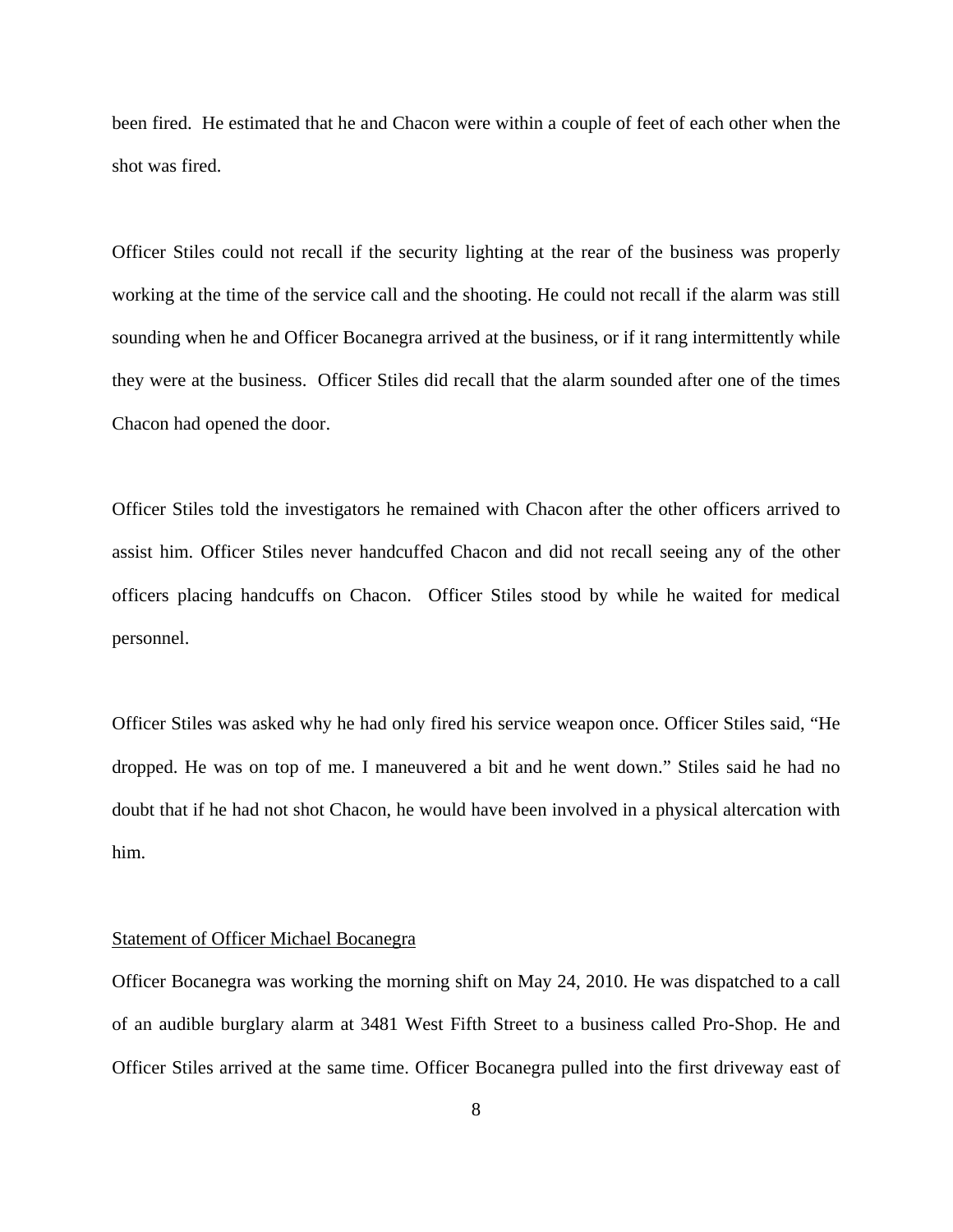the business and Officer Stiles entered at the driveway on the west side of the business. Officer Bocanegra turned off all of the police unit's lights before pulling into the parking lot. He parked a few businesses east of the Pro-Shop storefront. He radioed to Officer Stiles to go to the rear of the building.

Officer Bocanegra noticed that it was still dark out, but light enough to see. There were street lights and some business lights that lit up the area. Officer Bocanegra observed a black backpack on the walkway near the front of the business. He also noticed that one of the lower window panes had been shattered. He notified Officer Stiles of the broken window and asked dispatch for an additional unit in case a suspect was inside. He took cover near a wall adjacent to the business to wait for the additional units to arrive. He had his firearm drawn, but he did not shine his flashlight into the business because he did not want to be visible.

Officer Bocanegra heard Officer Stiles tell him over the radio that someone was attempting to exit through the rear door. Officer Bocanegra then observed a suspect, later identified as Timothy Chacon, inside the business running towards the front windows. As the subject approached the front windows, Officer Bocanegra turned on his flashlight and pointed his firearm at the subject. He yelled, "Freeze, don't move!" The subject appeared startled and then he turned around and ran back towards the rear of the business. Officer Bocanegra did not notice Chacon wearing any covering over his face. Officer Bocanegra saw him run straight back to the rear of the business without saying anything, but he could not see his hands to determine whether he was armed or not. Officer Bocanegra broadcast over his radio that there was a suspect running towards the rear of the business.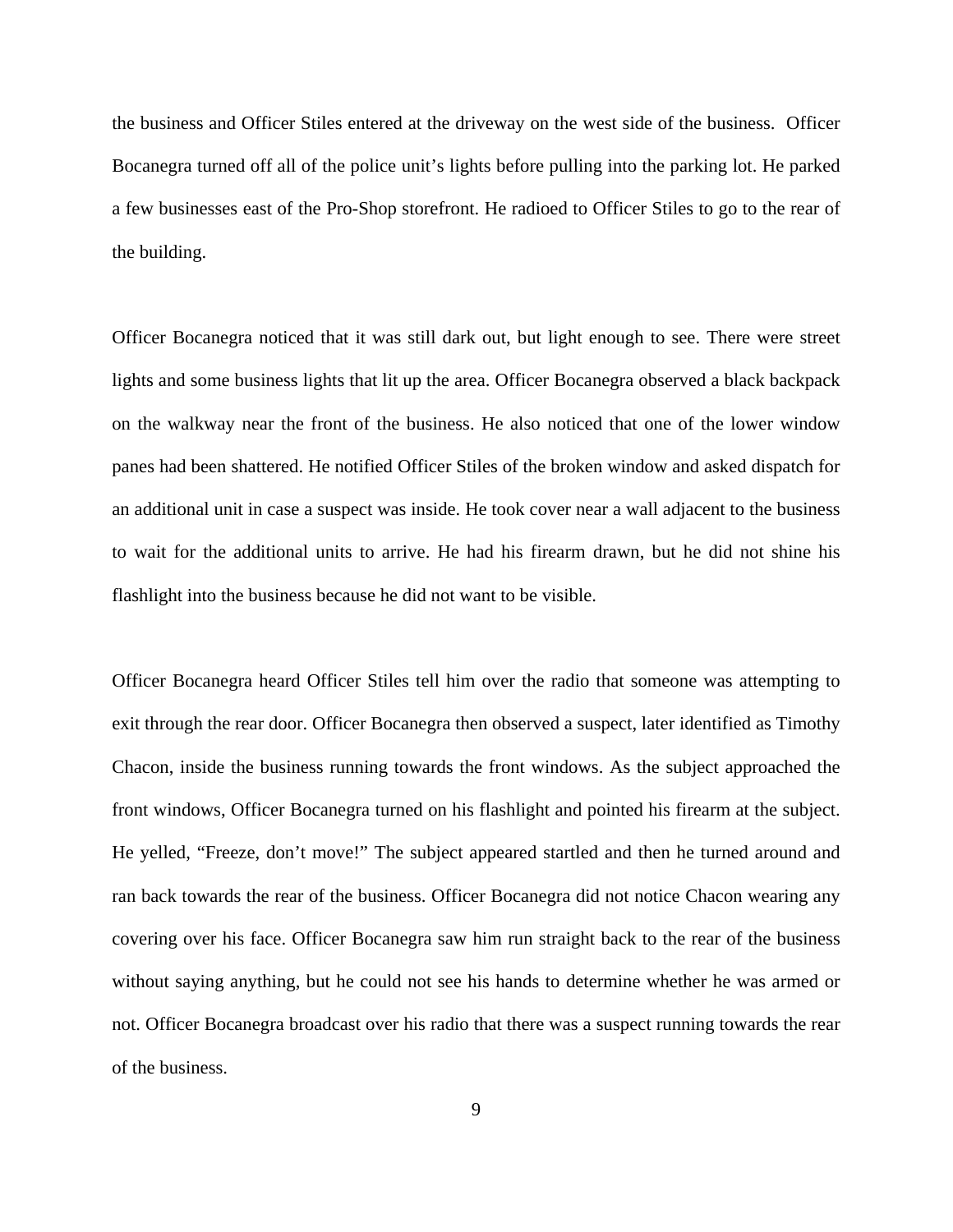A few seconds later, Officer Bocanegra heard the rattling and moving of a metal door at the rear of the business. He did not hear any voices. Approximately five seconds later, Officer Bocanegra heard a gunshot.

Officer Bocanegra attempted to contact Officer Stiles over the radio, but he did not hear a response for a couple of seconds. He tried a second time to contact Officer Stiles, and then Officer Stiles broadcasted that shots were fired. Officer Bocanegra immediately ran around to the rear of the building. When he arrived at the rear of the building, he saw the suspect lying face down with his hands in a push-up position. He recognized the suspect as the same person he had seen running inside the business. Officer Kasaba arrived at that time. The officers were telling Chacon not to move and Officer Bocanegra began covering the area because they did not know if there were additional suspects inside the business. He noticed that Chacon was still moving around on the ground even after he was told not to move.

Officer Bocanegra estimated that Chacon was lying approximately 15 to 20 feet away from the rear door of the business with his feet pointing south towards the building and his head facing north. Officer Bocanegra saw that Officer Stiles was approximately two to three feet north of Chacon. Officer Bocanegra asked Officer Stiles if he was okay and he responded that he was. Officer Bocanegra saw that additional units were now arriving. He was tasked with helping to clear the business so he did not speak with Chacon.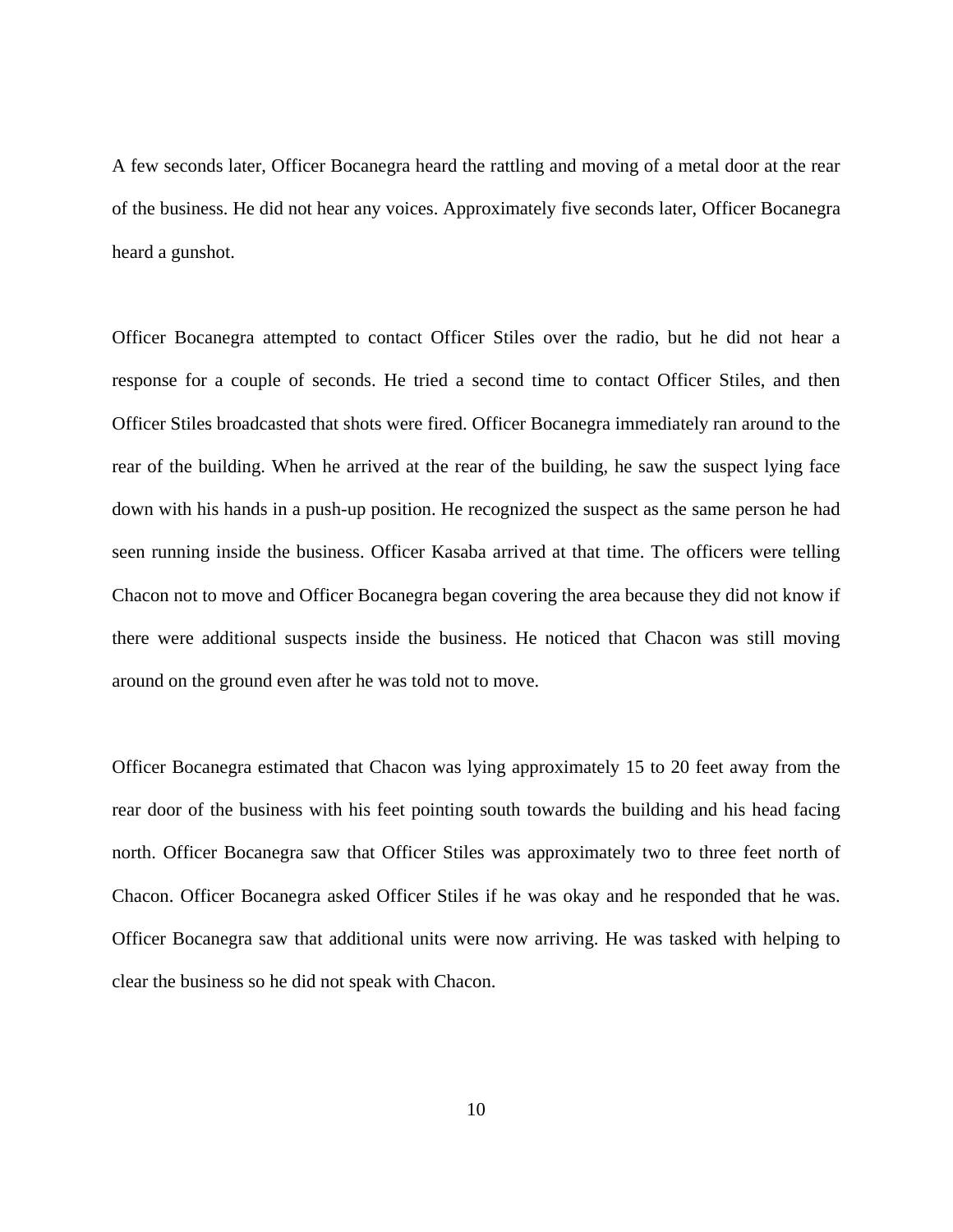A K-9 officer from Port Hueneme arrived and sent the dog into the business to make sure there were no additional suspects. Once they were sure that the business was empty, Officer Bocanegra entered with other officers. He noticed a green flashlight lying in the workshop area as if it had been dropped. He also saw a cash drawer on the floor. Once officers cleared the interior of the business, Officer Bocanegra went back outside. He saw emergency medical personnel with Chacon and he saw them pronounce Chacon deceased.



Front of the Pro-Shop where Chacon entered the business.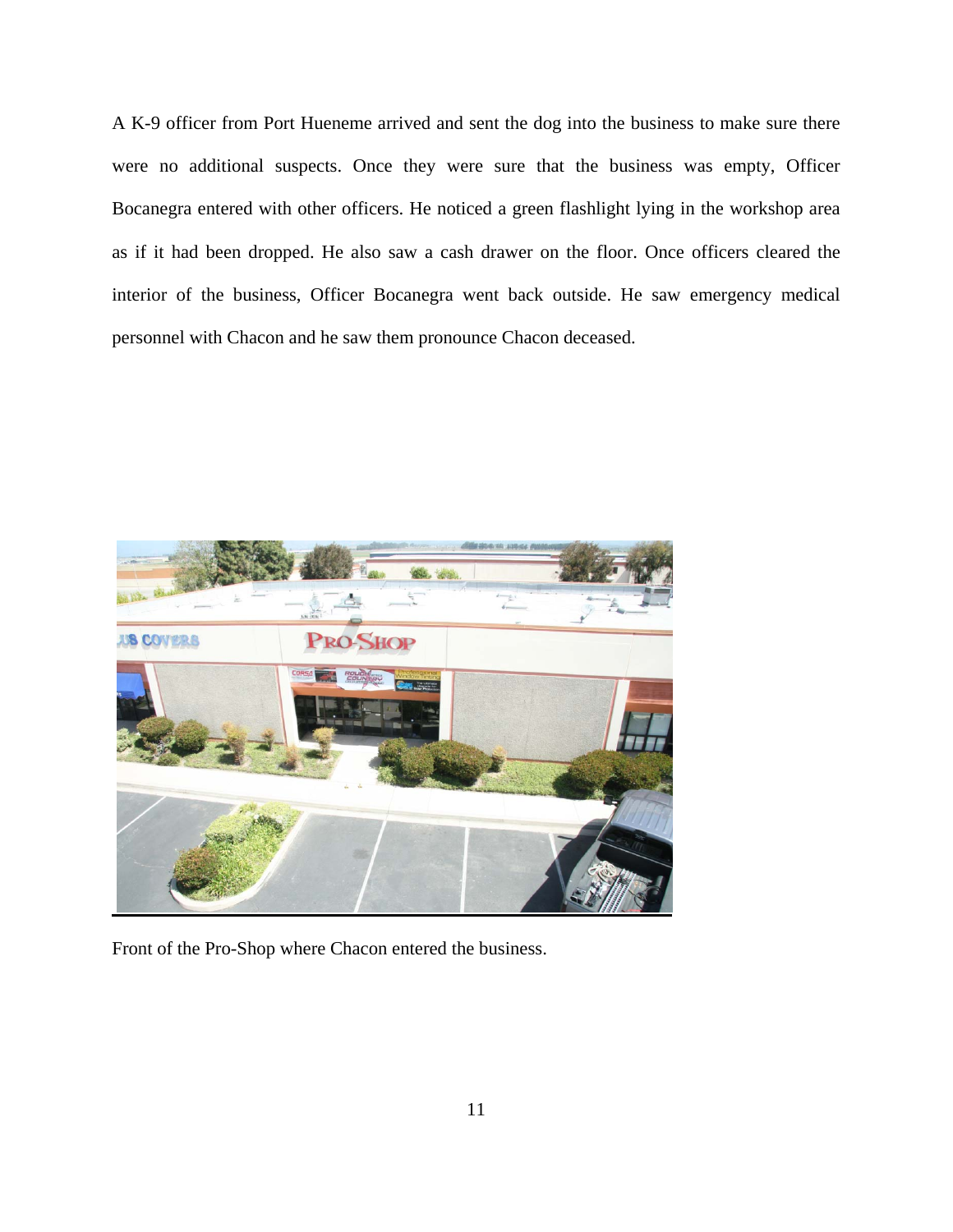

Broken window in front of the business, point of entry.



Aerial view of the rear of the business where Chacon ran towards Officer Stiles.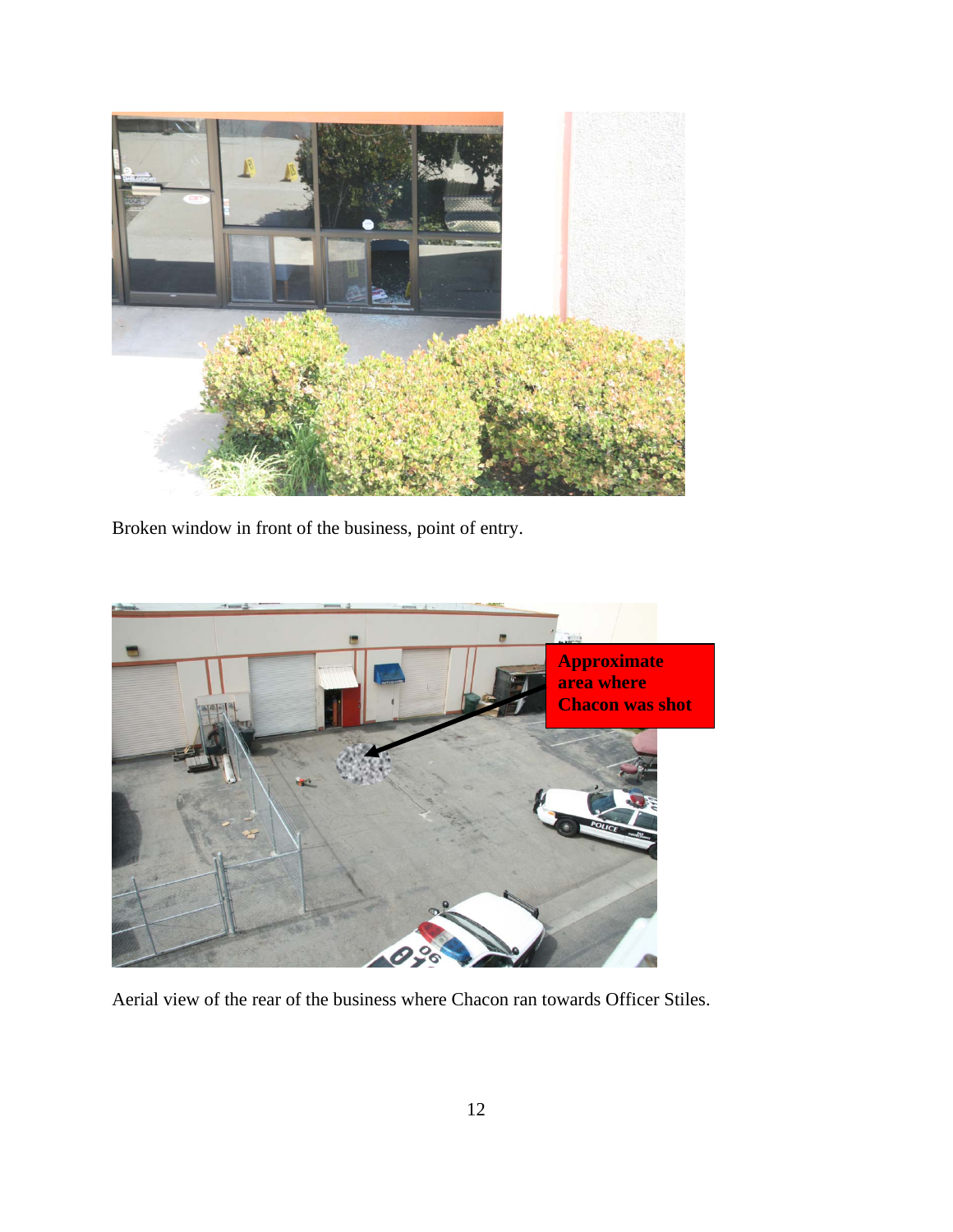#### Other Information

The Pro-Shop is owned by Blas Diaz III and his son Blas Diaz IV. Blas Diaz IV arrived at the business at approximately 5:30 a.m. because he was notified by the alarm company. His father showed up a few minutes later. They informed the detectives that the business had been burglarized in January 2010. At that time, the burglar broke the large bottom window near the wall in the front of the business. They had approximately \$2,000 in cash in the office at that time and it was stolen along with expensive diagnostic equipment. At the time of that burglary, the police found a backpack inside the business that did not belong to them. After that burglary, they had motion detectors installed inside their business along with the alarm. The suspect in that burglary was never caught.

Stephanie Chacon, sister of Timothy Chacon, was contacted by detectives when they went to the family home to inform the family members of Timothy's death. She said that the last time she saw Timothy was the previous afternoon when he left the house. He was going to walk over to his aunt's house near Gonzalez Road. Stephanie said that he had no transportation and it was her understanding he was walking. Her aunt told her that Timothy had left her house sometime around 11:00 p.m. to 12:00 a.m. Timothy was supposed to return home that night but he never arrived.

Stephanie was aware that her brother had a problem with drugs and that he had used methamphetamine in the past. She said that he had recently been released from jail and that he was planning to turn himself into a "sober living" house on the day that he was killed. She said that he had been having problems with drugs for many years and that she and her husband were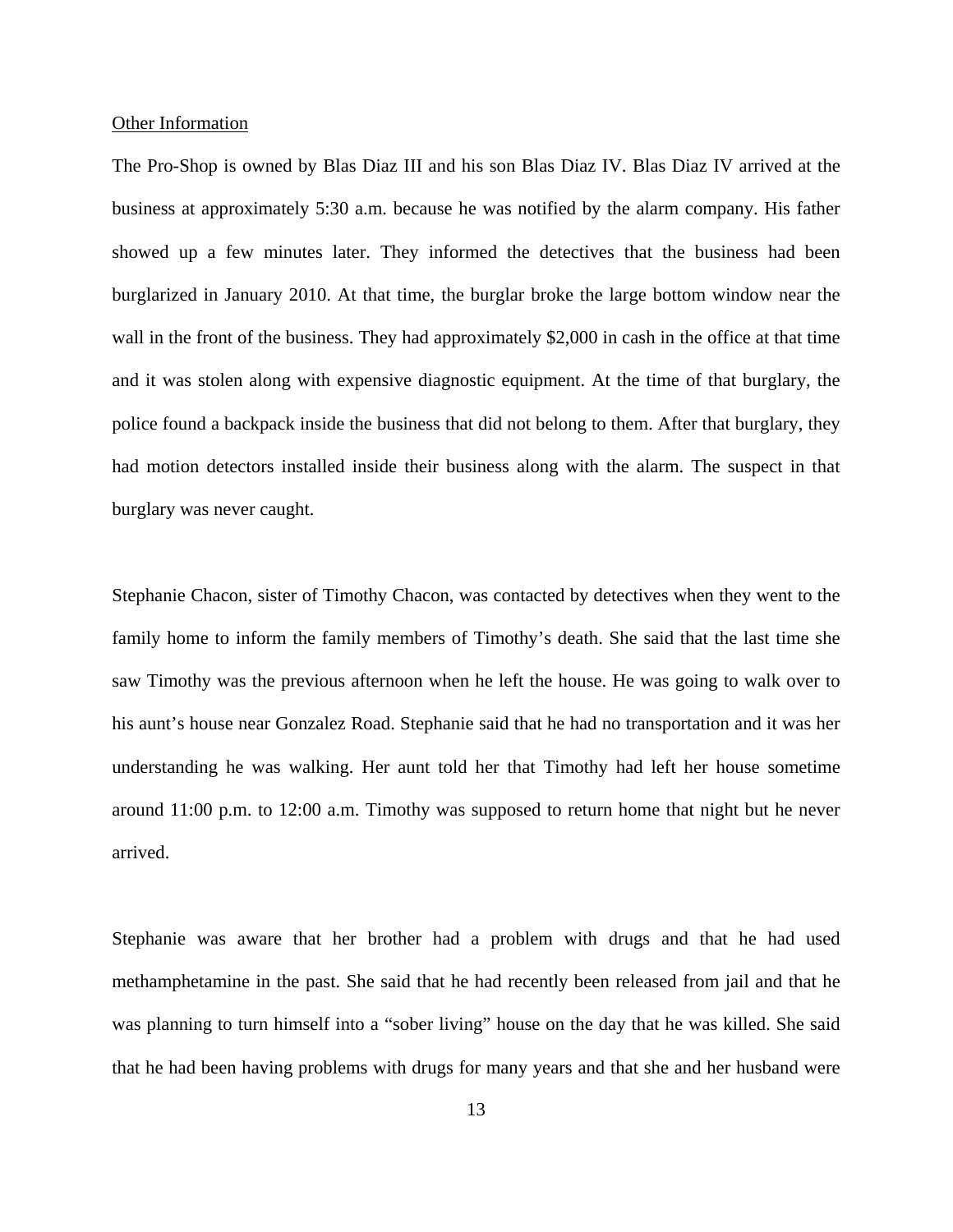the only ones in the family who were willing to help him. She said, "It's sad to say, but we've been kind of waiting for this, you know? Because just the way he—the things he does and all that."

Connie Chacon, Timothy's mother, came home while the detectives were there. She told them that Timothy had been released from jail on May 6. He was facing an additional 90 days in custody for a marijuana conviction, but he asked the judge to allow him to attend a drug treatment program. The judge agreed and he was supposed to admit himself to a "sober living" home later that day. She described that she had been adamant with Timothy that he needed help and the only way he could turn his life around would be to become sober.

Timothy Chacon's criminal record dates back to 1996. He had multiple probation violations that led to custody over the years. In 2007, he was convicted of driving under the influence of alcohol. He was placed on three years probation for this charge. That same year he was convicted of commercial burglary and of being in possession of burglary tools. He was placed on three years probation and received jail time. He was also convicted of violating a court order that same year. In 2009, he was convicted of driving under the influence of alcohol again. He served more jail time. In February 2010, he was convicted of commercial burglary. He was placed on felony probation and released from jail three weeks before he was shot.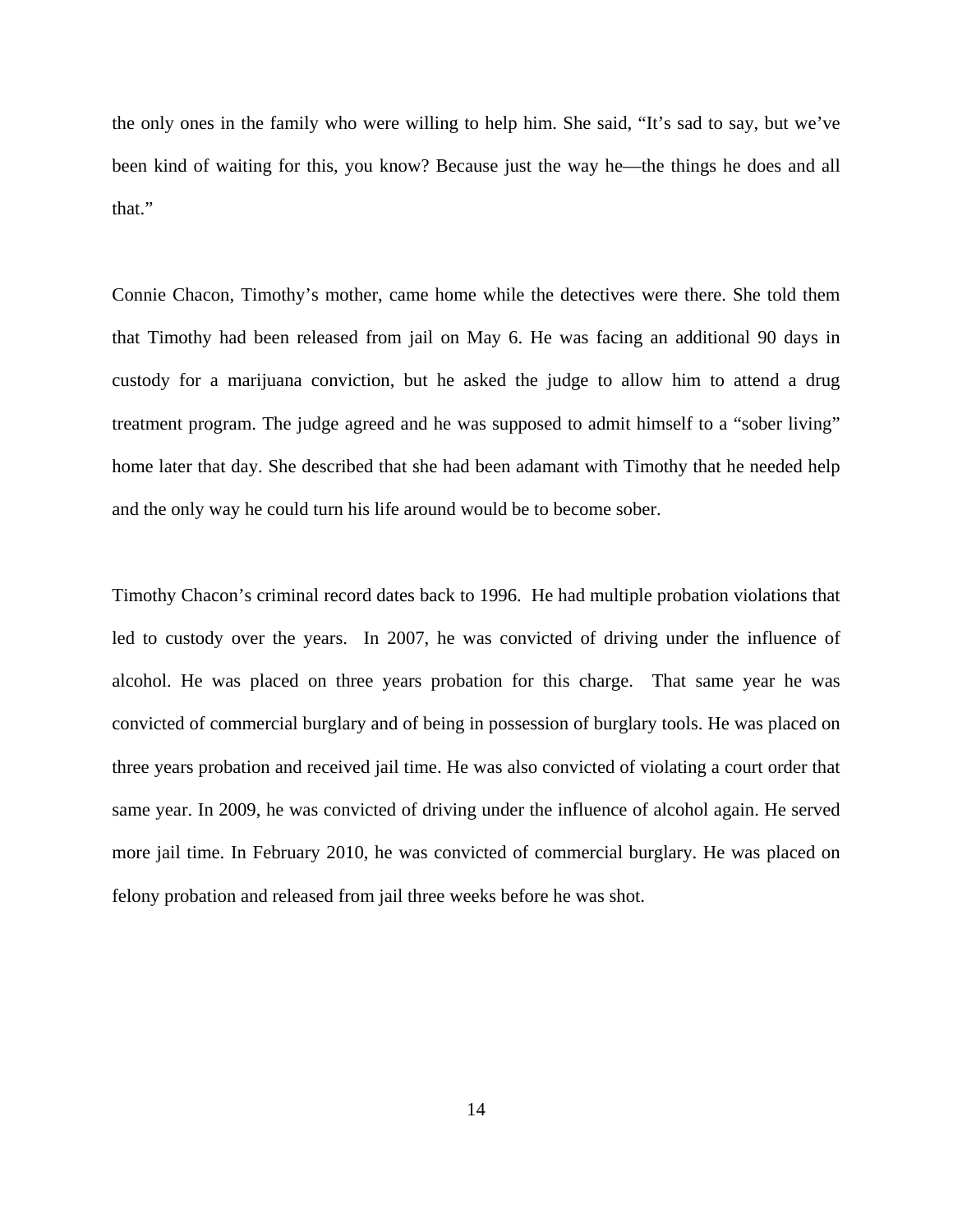#### **PHYSICAL EVIDENCE**

Timothy Chacon's body was located 11 ½ feet from the back door of the Pro-Shop business. He was initially found prone on his stomach with his hands in a push-up position. Emergency personnel rolled him over onto his back to treat him. He had one grey knit glove on his right hand and another glove was found on the ground approximately two feet west of his right hand, as if he was holding that glove in his hand when he was shot. In his right front pants pocket officers found a brand new Bank of America Visa Card in the name of Blas Diaz III, the owner of the Pro-Shop. The credit card still had the security sticker attached to it. He also had \$84.14 in cash in his left front pocket.

Inside the business, investigators found a green flashlight on the ground of the shop area. They also noticed that a trash can and a stool were knocked over. Both of those items were located near the doorway that Chacon exited. The green flashlight was located adjacent to the trash can and the stool. The shop owner showed the officers a black shirt that had been tied in a knot on the floor of the shop area under a box. The owner of the business told the investigators that he had never seen that flashlight or the shirt before and that neither of those items belonged to him or any of his employees.

The waiting room of the business had broken glass inside where Chacon had broken the window to gain entry. A personal check issued to Pro-Shop was located on the floor of the waiting room. It appeared that the check had been moved from the office area and had been dropped on the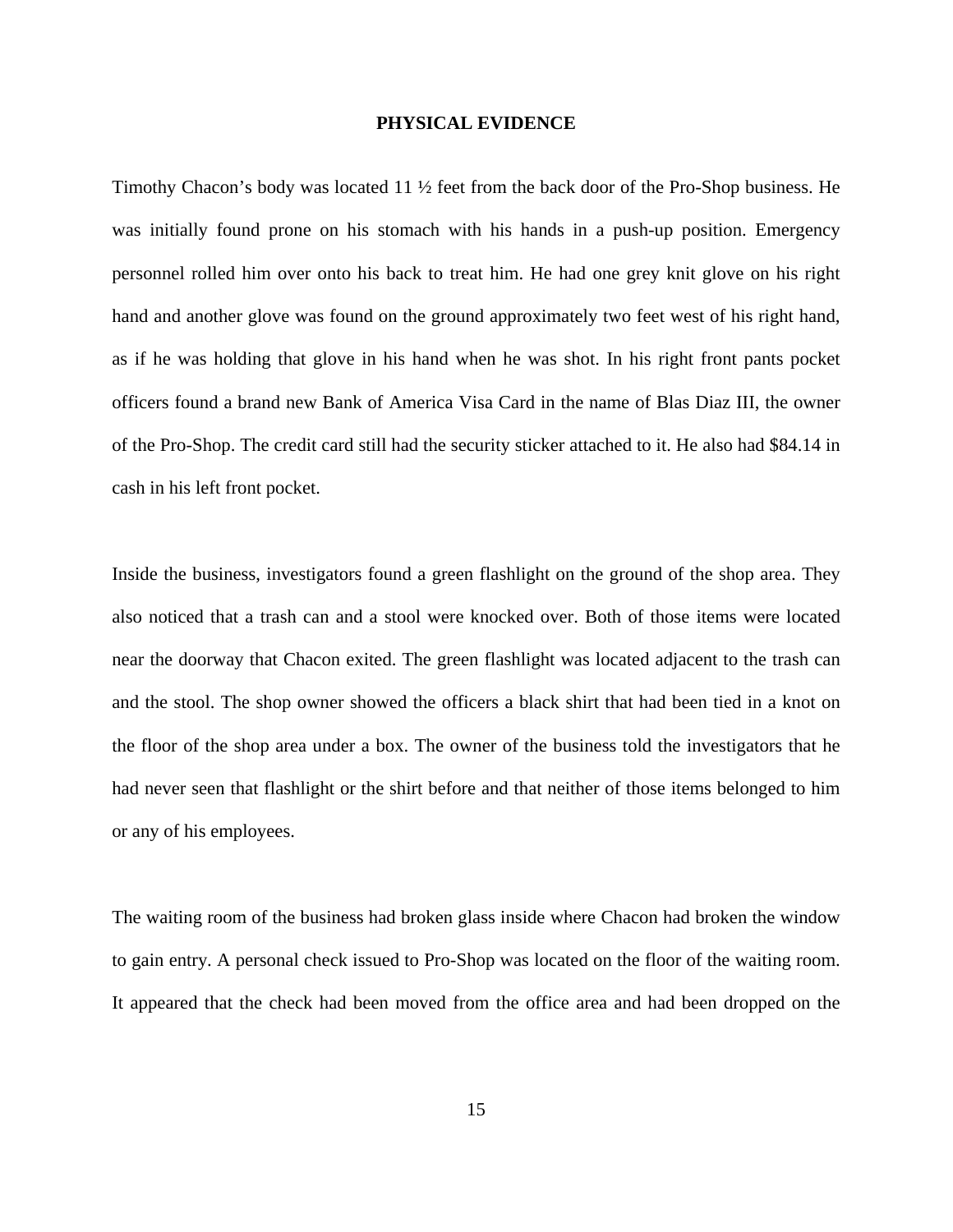floor. A second check issued to Pro-Shop was located on the floor between the waiting room and the office area.

The drawers to the desk in the office area were opened and there were miscellaneous items on the floor. There was a set of keys resting in the lock of a desk drawer, which was partially open. There was a cash register drawer on the floor and a small group of pennies on the desktop. The partially-opened drawer is where the cash register drawer was normally kept. According to the owner of the business, they had approximately \$50 in cash in the drawer, which was missing. The keys are usually kept in another part of the office.

Officers found a black backpack on the sidewalk in front of the business several feet east of the front door. The backpack was empty except for several chards of glass in the bottom portion. There was also a Razor-type scooter lying in the bushes east of the entrance of the business. The business owners did not recognize either of these items, and it is believed that Chacon had ridden the scooter to that location.

#### Autopsy of Timothy Chacon

On May 24, 2010, Dr. Janice Frank, Assistant Medical Examiner of Ventura County, conducted an autopsy on Timothy Chacon. The examination of Chacon showed that he suffered a single gunshot wound to his right upper chest. The entry wound was approximately 13 inches below the top of his head and 3 ¾ inches right of his anterior midline. There was some contusion around the wound. There was no gunpowder residue observed on the skin around the wound.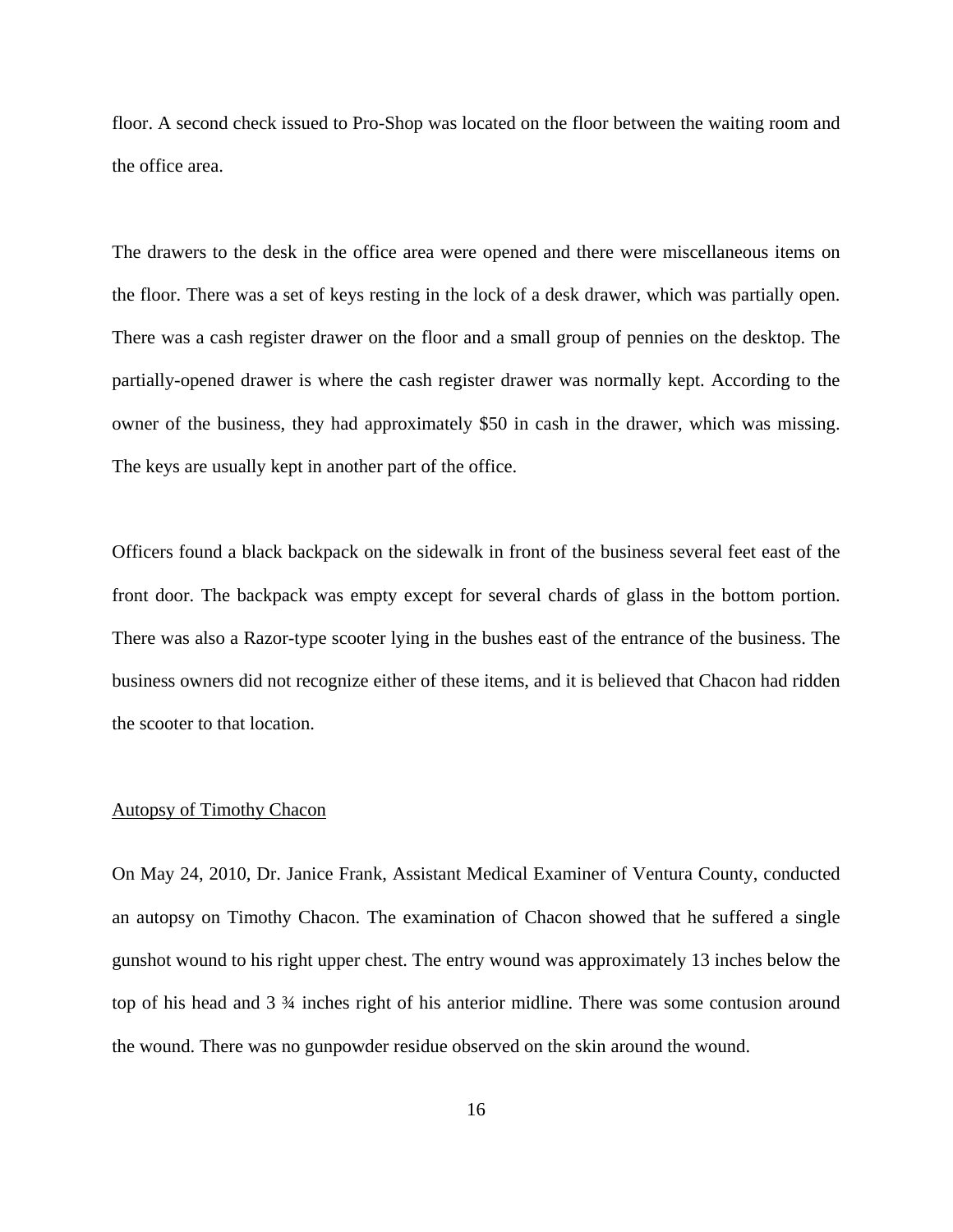The bullet entered the right thoracic cavity through the first intercostal space. The bullet perforated the anterior edge of the right lung, through the hilum and through the lower lobe of the right lung before it lodged in the muscle of Chacon's lower right back. The bullet was retrieved at the autopsy from the right side of Chacon's back just to the right of the spine. The path of the bullet was front to back, slightly right to left, and downward at an angle of approximately 60 degrees. The downward angle of the bullet path is consistent with Chacon leaning forward towards Officer Stiles as he was charging him. He was shot while he was running in a head down, forward leaning position which is consistent with the description given by Officer Stiles. He also had a dark red abrasion on the right side of his forehead just above the lateral end of the eyebrow. This injury is consistent with Chacon falling after he was shot and hitting his head on the ground.

Samples of Chacon's blood were taken at the autopsy and sent to the Ventura County Sheriff's Department Crime Laboratory. The samples were tested for the presence of controlled substances. Chacon's blood was positive for methamphetamine, benzodiazepines (valium) and cannabinoids (marijuana).

#### **LEGAL PRINCIPLES**

Homicide is the killing of one human being by another, either lawfully or unlawfully. Homicide includes murder and manslaughter, which are unlawful, and the acts of excusable and justifiable homicide, which are lawful.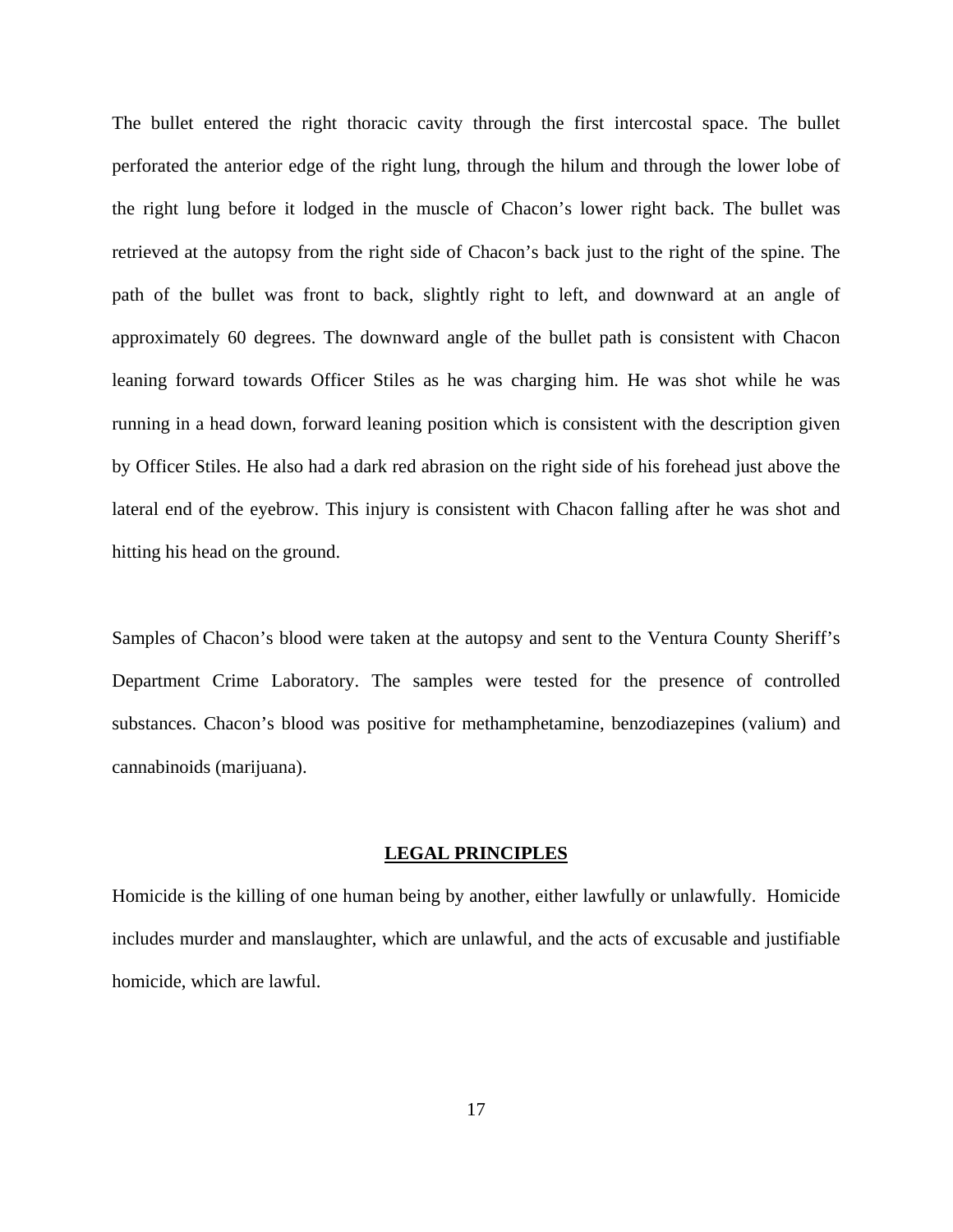The shooting of another person in self-defense or in the defense of others is justifiable and not unlawful.

The law of self-defense and the defense of others was codified in 1872 and has remained substantially unchanged since then. It is found in Penal Code sections 197 through 199. It requires that the user of deadly force honestly believes that he or someone else is in imminent and deadly peril, and that a reasonable person in the same circumstances would believe the same and would deem it necessary to use deadly force in order to protect against such peril.

Penal Code section 196(2) defines justifiable homicide by public officers. Homicide is justifiable when committed by public officers and those acting by their command in their aid and assistance when necessarily committed in overcoming actual resistance to the execution of some legal process, or in the discharge of any other legal duty.

Under California law, anyone, including a police officer, who is threatened with an attack that justifies the use of self-defense, need not retreat. The person attacked may stand his ground and defend himself, if necessary, by deadly force, even if he might have more easily gained safety by flight. See People v. Newcomer (1897) 118 Cal. 263, 273; People v. Dawson (1948) 88 Cal. App. 2d 85, 95.

A police officer may use deadly force where the circumstances create a reasonable fear of death or serious bodily injury in the mind of the officer. Graham v. Conner (1989) 490 U.S. 386; Martinez v. County of Los Angeles (1996) 47 Cal. App.  $4<sup>th</sup>$  334.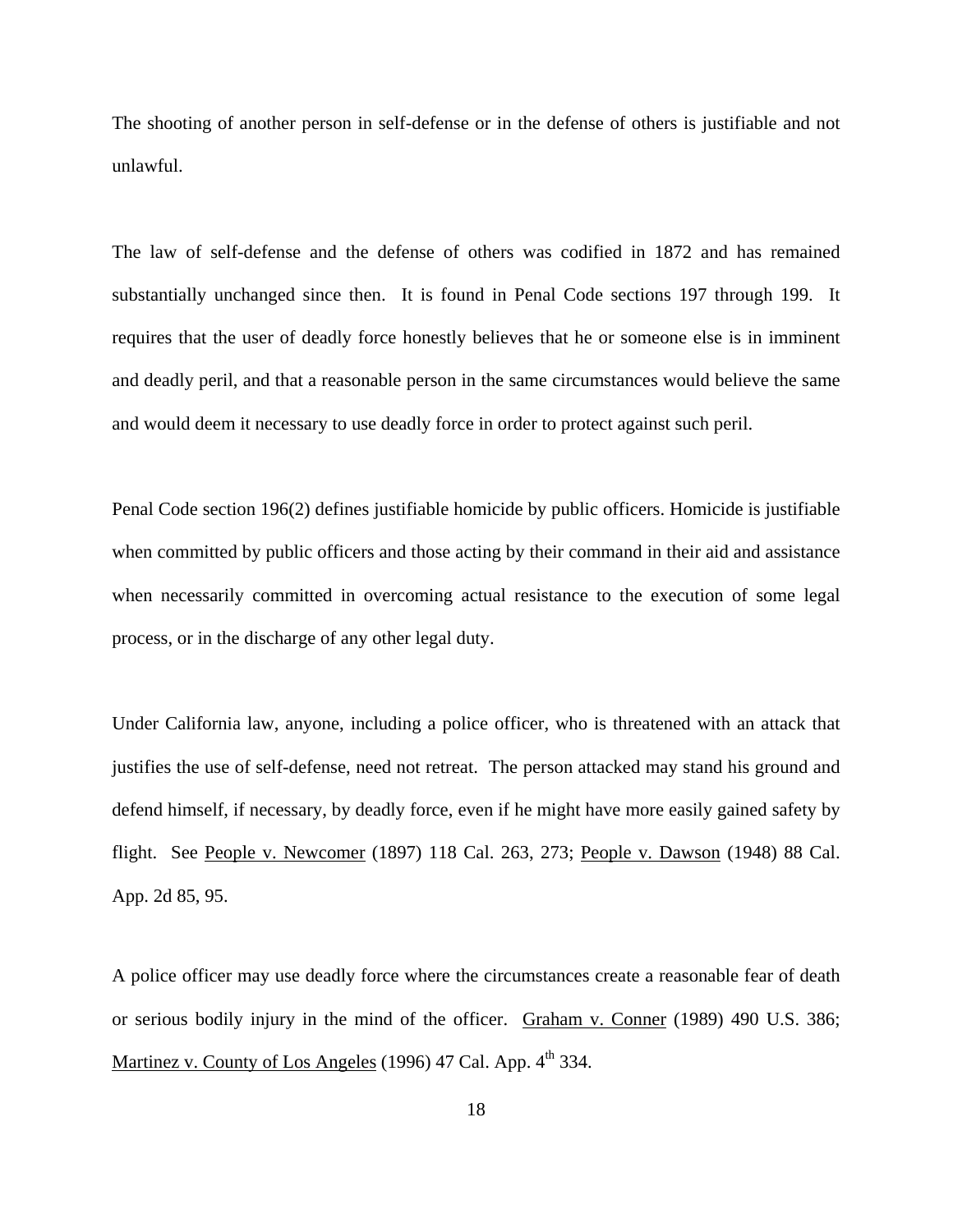The "reasonableness" of a particular use of force must be judged from the perspective of a reasonable officer on the scene, rather than with the 20/20 vision of hindsight. [Citation]… The calculus of reasonableness must embody allowance for the fact that police officers are often forced to make split-second judgments—in circumstances that are tense, uncertain and rapidly evolvingabout the amount of force that is necessary in a particular situation… [T]he 'reasonableness' inquiry… is an objective one: the question is whether the officers' actions are 'objectively reasonable' in light of the facts and circumstances confronting them, without regard to their underlying intent or motivation. [Citations] Graham 490 U.S. at 396-397.

As indicated by the above language of the United States Supreme Court, when determining whether a person acting in self-defense acted properly upon the appearance of danger, the law recognizes that a person experiencing a stressful event is not able to reflect upon his actions and the perceived threat against him or others, to the same degree as a person who is not being confronted by an emergency situation. When police officers encounter potential threats of deadly attack, the warning is often instantaneous and the danger immediate.

The law provides that actual danger is not necessary to justify the exercise of self-defense. Thus, the right to self-defense is the same whether the danger is real or merely apparent. People v. Jackson (1965) 233 Cal. App. 2d 639, 641-42. The honest and reasonable perceptions of the person utilizing the force are paramount - not the facts as later determined by others. (See People v. Clark (1982) 130 Cal. App. 3d 371, 377.)

#### **ANALYSIS**

The primary question that must be answered is: Did Officer Stiles reasonably believe that he was in imminent danger of great bodily injury or death from Timothy Chacon as he ran out the back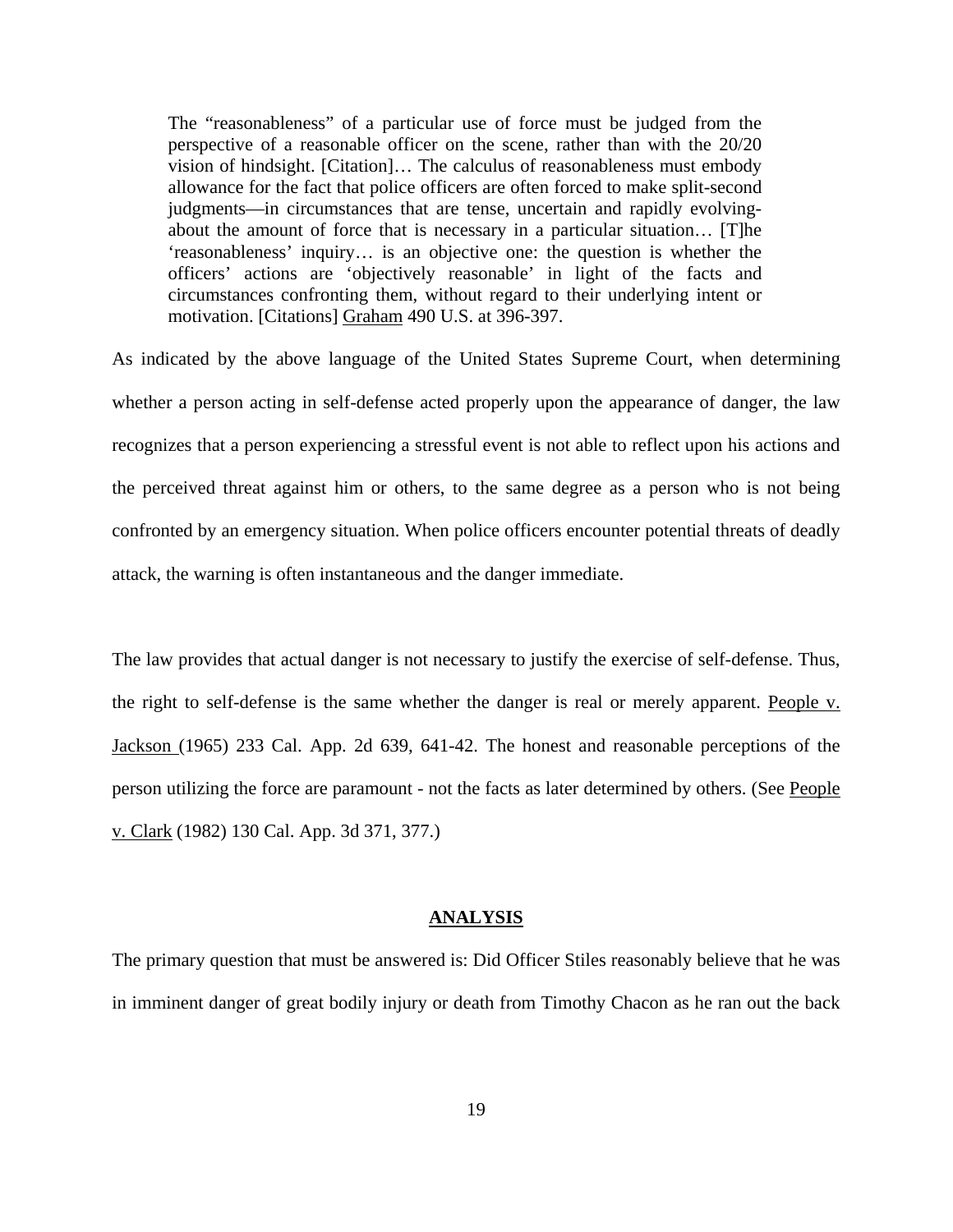door of the business directly at the officer? If the officer had such a state of mind at the moment he shot at Chacon, his use of deadly force was justified under the law.

In this case, Officer Stiles approached the back door of the Pro-Shop business to see if the burglar had entered from there. He checked the door knob and found it to be locked. He heard the radio broadcast from Officer Bocanegra indicating that the burglar had likely entered by a broken window at the front of the business. Officer Stiles realized that there was no adequate cover in the back area of the business so he stood to the side of the door while waiting for backup to arrive.

While he was waiting for backup, Chacon opened the door and looked right at him. Officer Stiles turned his flashlight and pointed his gun at Chacon, and he ordered him to come out of the businesses with his hands up. Officer Stiles announced that he was a police officer and he made eye contact with Chacon. He noticed that Chacon was wearing some type of cloth covering the lower part of his face to avoid being recognized. This item turned out to be a black shirt that was later found inside the business. Chacon ignored the order and retreated back into the business. The second time that Chacon opened the door, Officer Stiles again ordered him to come out with his hands up. Once again, Officer Stiles identified himself as a police officer and once again Chacon ignored the order. Officer Stiles had no idea whether Chacon was armed because he never stepped out of the doorway and Officer Stiles never saw his hands.

Officer Bocanegra also saw Chacon running inside the business. He most likely was looking for an escape route after he tried twice to exit the back. He no longer had the cloth covering his face,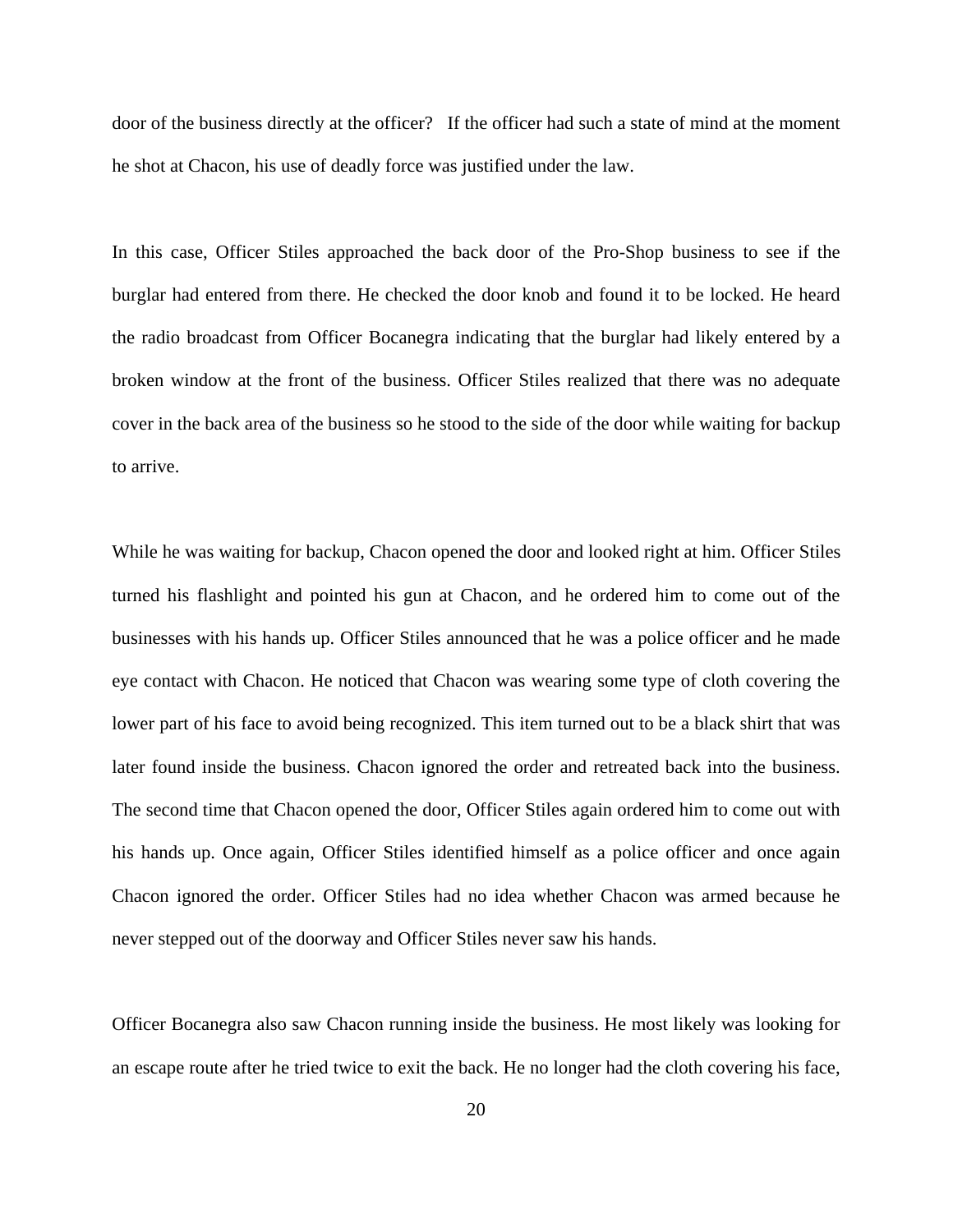and Officer Stiles noticed the same thing when Chacon opened the door the third time. When he ran towards the front windows, Officer Bocanegra pointed his flashlight and gun at him and told him to come out. Rather than follow this command, Chacon ran back towards the back door again. Officer Bocanegra was unable to see his hands to determine whether he was armed. Chacon ran back to the rear door and opened it again. Officer Stiles changed his position each time so that Chacon would not be able to predict where he was standing. He did this so that Chacon could not shoot at him immediately upon opening the door if he was armed with a gun. Chacon looked at Officer Stiles and then closed the door again. Officer Stiles was increasingly concerned about his own safety because he did not know what Chacon's intentions were, he did not know whether Chacon was armed, and there was no adequate cover for him while he was standing behind the building.

The fourth time Chacon opened the door, he ran directly at Officer Stiles in a full sprint. Officer Stiles believed that Chacon was trying to either injure him with a weapon or was going to try to take his weapon from him. Officer Stiles did not have very long to react and, once he saw Chacon running at him, he was convinced that his life was in danger because Chacon ran directly at him rather than to the right and away. If Chacon had varied his path as he exited the door, he would have run past Officer Stiles and could have either escaped or been chased by the officer. It is clear that Chacon decided that his only chance was to attack the officer and that is why he ran at him.

Chacon was shot as he ran directly at Officer Stiles. The autopsy of Chacon indicates that the bullet path was front to back and in a downward angle of approximately 60 degrees. This is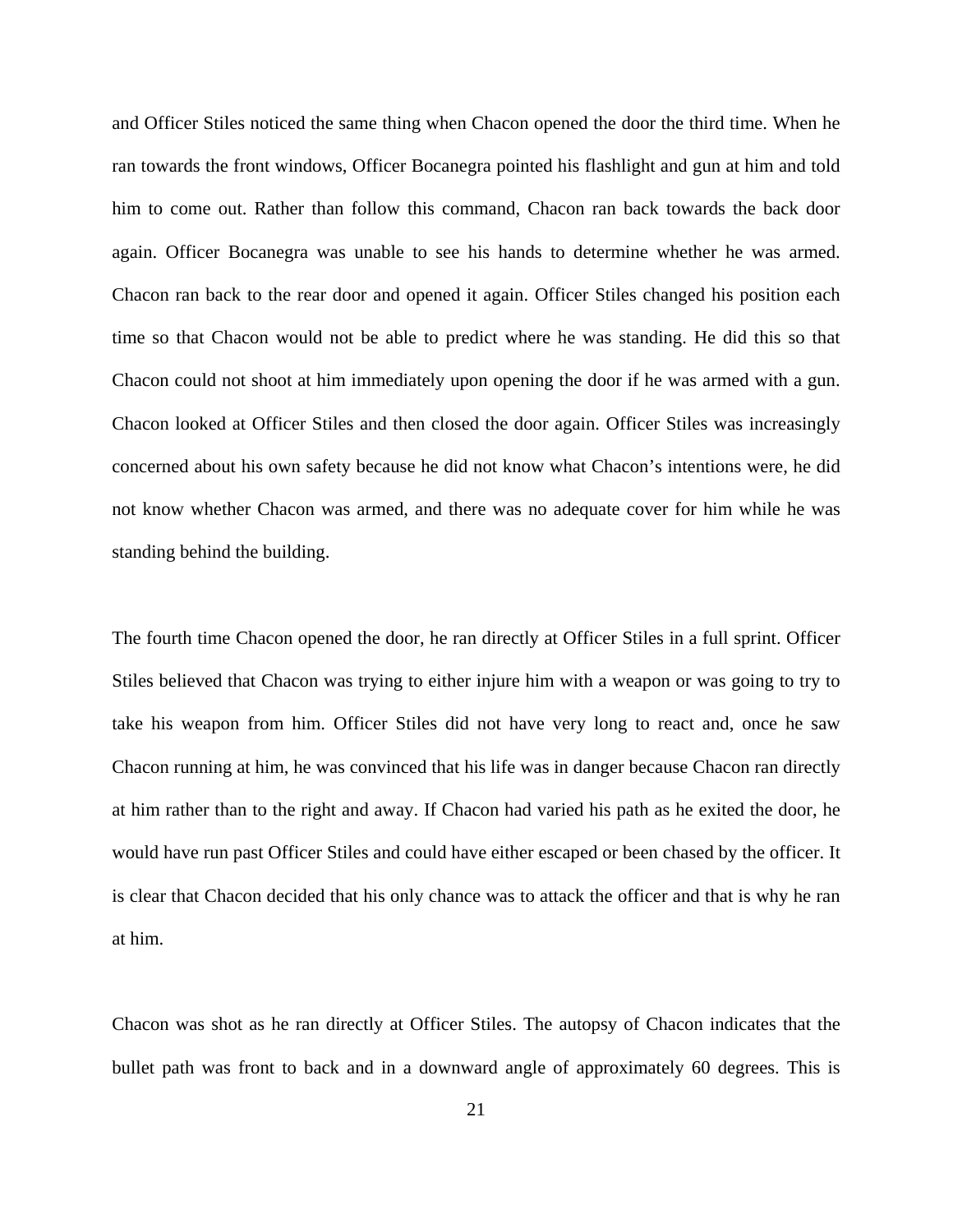consistent with Chacon running at Officer Stiles in a head-down position with his body leaning towards Stiles. It appears that Chacon's body was positioned so that he could attack Stiles as soon as he made contact with him, not unlike a football player preparing to tackle his opponent. The shot was also slightly right to left. The left to right angle is consistent with Officer Stiles attempting to maneuver out of the way as Chacon charged at him. Neither Officer Stiles nor Chacon were in a stationary position at the time of the shooting. Chacon was charging towards Officer Stiles, and Officer Stiles was attempting to maneuver out of the way while he was in fear for his life. The slight left to right angle of the bullet path is consistent with Officer Stiles' description of the position of Chacon at the time he was shot.

Officer Stiles made it clear to Chacon that he was a police officer. Chacon was committing a commercial burglary at 5:00 a.m. when the police arrived. Chacon was recently convicted of commercial burglary and tried to avoid going back to jail by going into a "sober living" house. The results of the blood tests show that Chacon had methamphetamine, benzodiazepines (valium) and cannabinoids (marijuana) in his system when he was shot. Clearly Chacon was desperate about his situation and was trying to escape further incarceration. While he was under the influence of the various drugs in his system, he made a fatal mistake and decided to attack the officer rather than surrender. The circumstances surrounding the shooting of Chacon were tense, uncertain and rapidly evolving. Officer Stiles was forced to react to the perceived threat that Chacon posed to him. He had to act immediately upon Chacon running out of the building directly at him. Officer Stiles reasonably believed that he was likely to suffer great bodily injury or death at the hands of Chacon, so he shot him to protect himself.